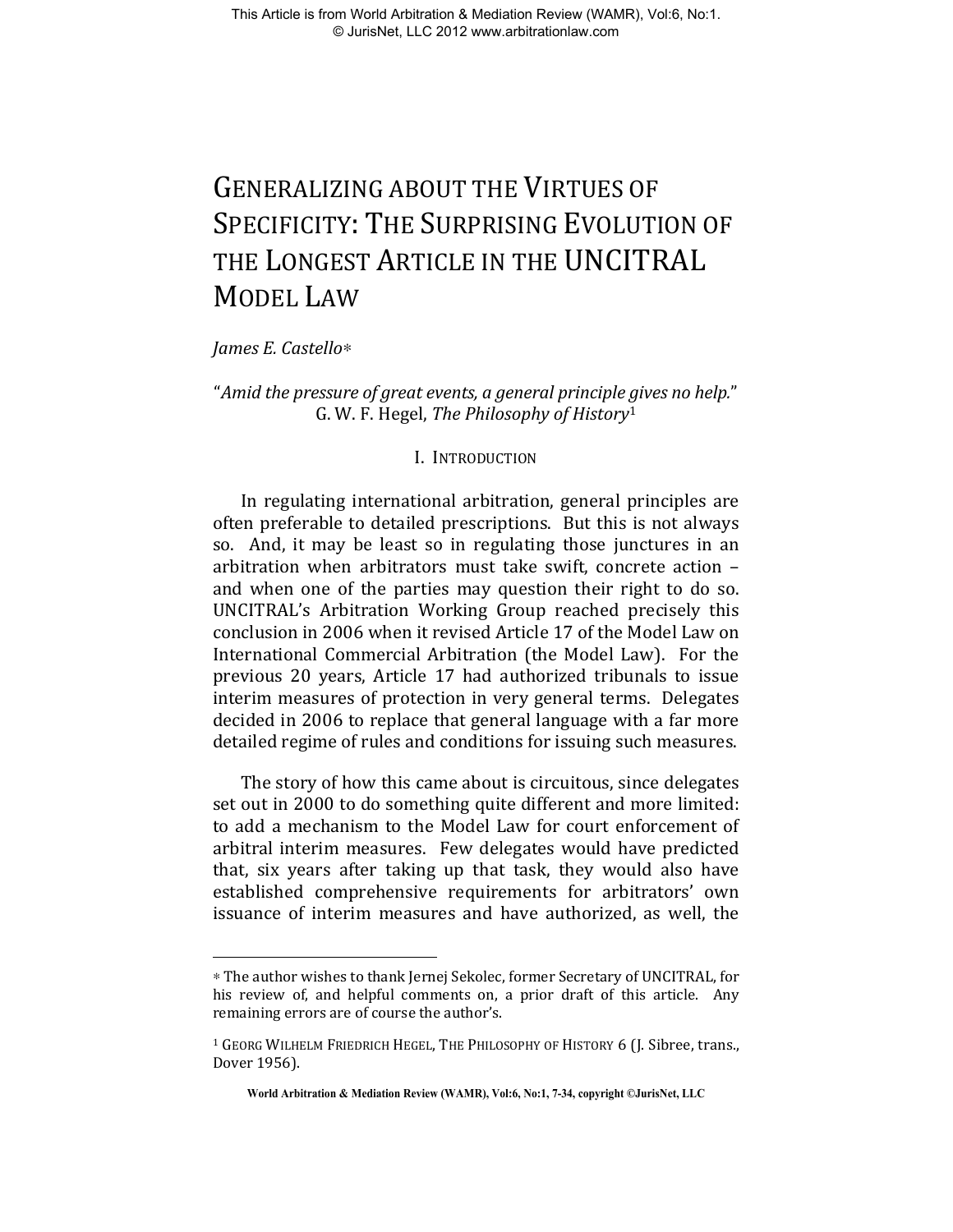issuance of interim measures in support of arbitration by national courts. The text that ultimately accomplished all of these things now comprises the longest and most detailed article of the Model Law, broken up into eleven sub-parts.<sup>2</sup>

This outcome was all the more remarkable since, as further explained below, the Model Law is a particularly unlikely vehicle for establishing this kind of internal arbitral procedure.3 But therein lies the final surprise of this story: after delegates spent years debating and redrafting a revised Article 17 of the Model Law, they then rather quickly agreed to incorporate most of its provisions governing the issuance of interim measures into the revised UNCITRAL Arbitration Rules (the Rules). Indeed, to the extent that amendment of the Model Law was intended to guide arbitrators' handling of interim measure requests, this is now more likely to be achieved through revised Article 26 of the 2010 Rules.

It is fitting to recount this evolution of the new regime for arbitral interim measures in an essay honoring José María Abascal. After all, it was Jose Maria who served as the Working Group's resilient chairman as it inched its way toward revision of the Model Law. And, I believe José María understood far earlier than most delegates that the Model Law's original treatment of interim measures – while appealingly broad and flexible – probably gave less guidance than was desirable.

Of course, such a conclusion runs counter to the common wisdom about drafting model legislation. The Model Law often works well by incorporating general principles that tribunals can apply to particular facts. Many examples could be cited: "The parties shall be treated with equality" (Article 18); "[T]he arbitral tribunal may, subject to the provisions of this Law, conduct the arbitration in such manner as it considers necessary" (Article 19); or "Failing such agreement [by the parties], the place of

<sup>2</sup> UNCITRAL Model Law on International Commercial Arbitration, arts. 17, 17A to 17J (2006).

<sup>3</sup> According to one commentator, "no national arbitration statute – other than the 2006 revision to the Model Law – provides meaningful standards governing an arbitral tribunal decision whether to grant provisional measures." GARY BORN, INTERNATIONAL COMMERCIAL ARBITRATION 1977 (2009).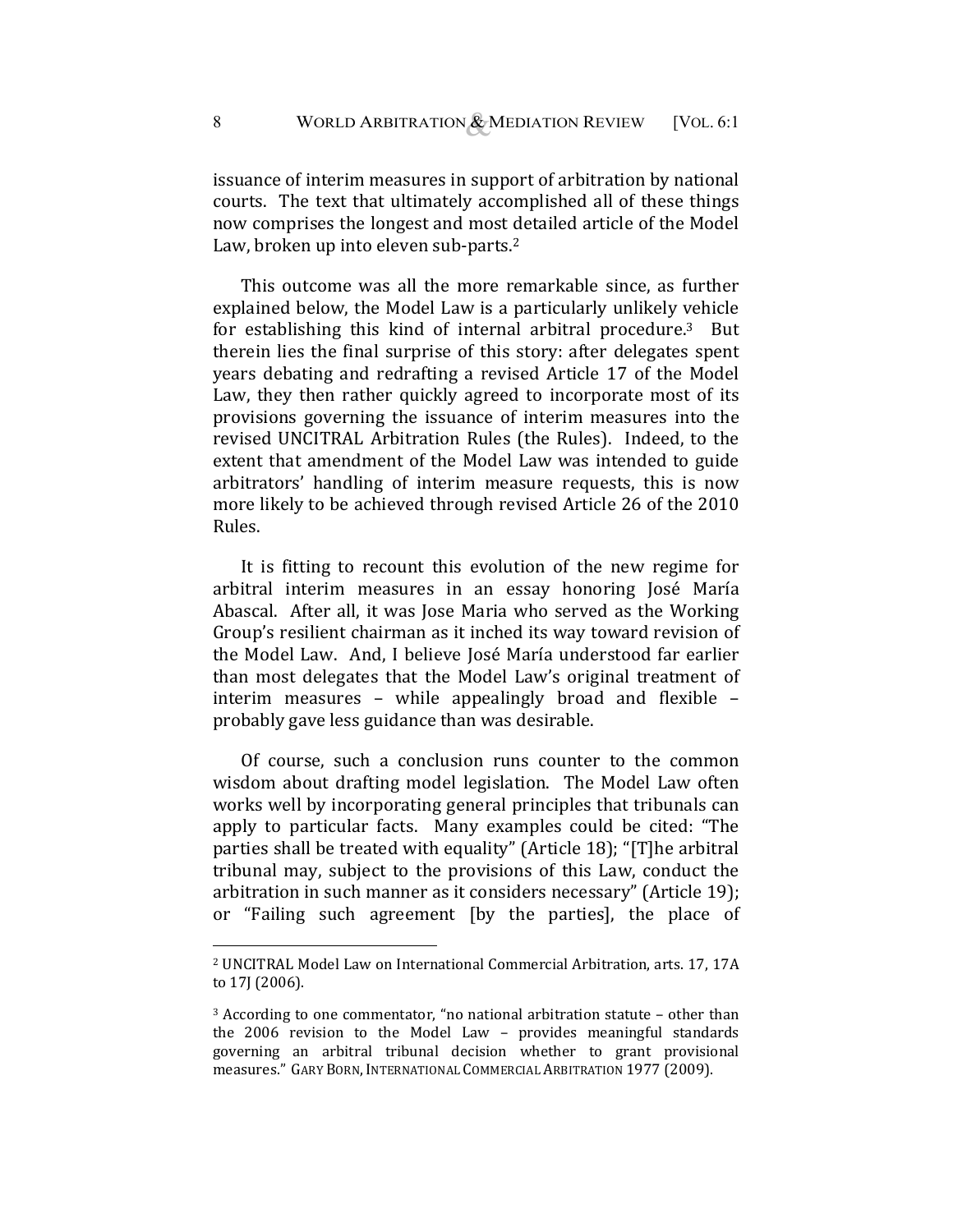arbitration shall be determined by the arbitral tribunal having regard to the circumstances of the case, including the convenience of the parties" (Article 20).

Initially, that same approach was deemed appropriate to establish arbitrators' authority to issue interim measures. The drafters of the 1985 Model Law rejected a narrow description of this power (which would only have authorized arbitrators to order conservation of goods – the interim measure deemed most likely to be sought) because such a "scope was too limited."<sup>4</sup> Accordingly, delegates in 1985 adopted "a more general formula"5 in what became Article 17 of the Model Law, allowing arbitrators "to order any party to take such interim measure of protection as the arbitral tribunal may consider necessary in respect of the subject matter of the dispute." Yet, when the Working Group reexamined this phrasing nearly 20 years later (under Jose Maria's leadership), it concluded that the provision should be much more specific as to the types of interim measures that could be granted and the circumstances that justified granting them.

It took the Working Group several sessions to reach that conclusion. In the process, the revised Article 17 – and the drafting process itself – grew longer. Soon, those of us who were Working Group delegates heard criticism from outside observers that we had lost our way. We were said to have fallen prey to the "Anglo-American drafting style" – a scourge that was blamed (wrongly, in fact) for prolonging textual debates and fostering disagreements.

Notwithstanding these notes of gloom that occasionally intruded into our sessions, the Working Group doggedly pursued its task for more than five years. Throughout that process, we found solace in the determination of our chairman. If Jose Maria ever doubted a favorable outcome, he never betrayed his anxiety. Was his confidence in the end rewarded?

<sup>4</sup> U.N. Comm'n on Int'l Trade L. [UNCITRAL], *Report of the Working Group on International Contract Practices on the work of its sixth session*, ¶ 71, U.N. Doc. A/CN.9/245 (Aug. 29– Sept. 9). *See also* HOWARD HOLTZMANN & JOSEPH NEUHAUS, A GUIDE TO THE UNCITRAL MODEL LAW ON INTERNATIONAL COMMERCIAL ARBITRATION 531-32 (1989).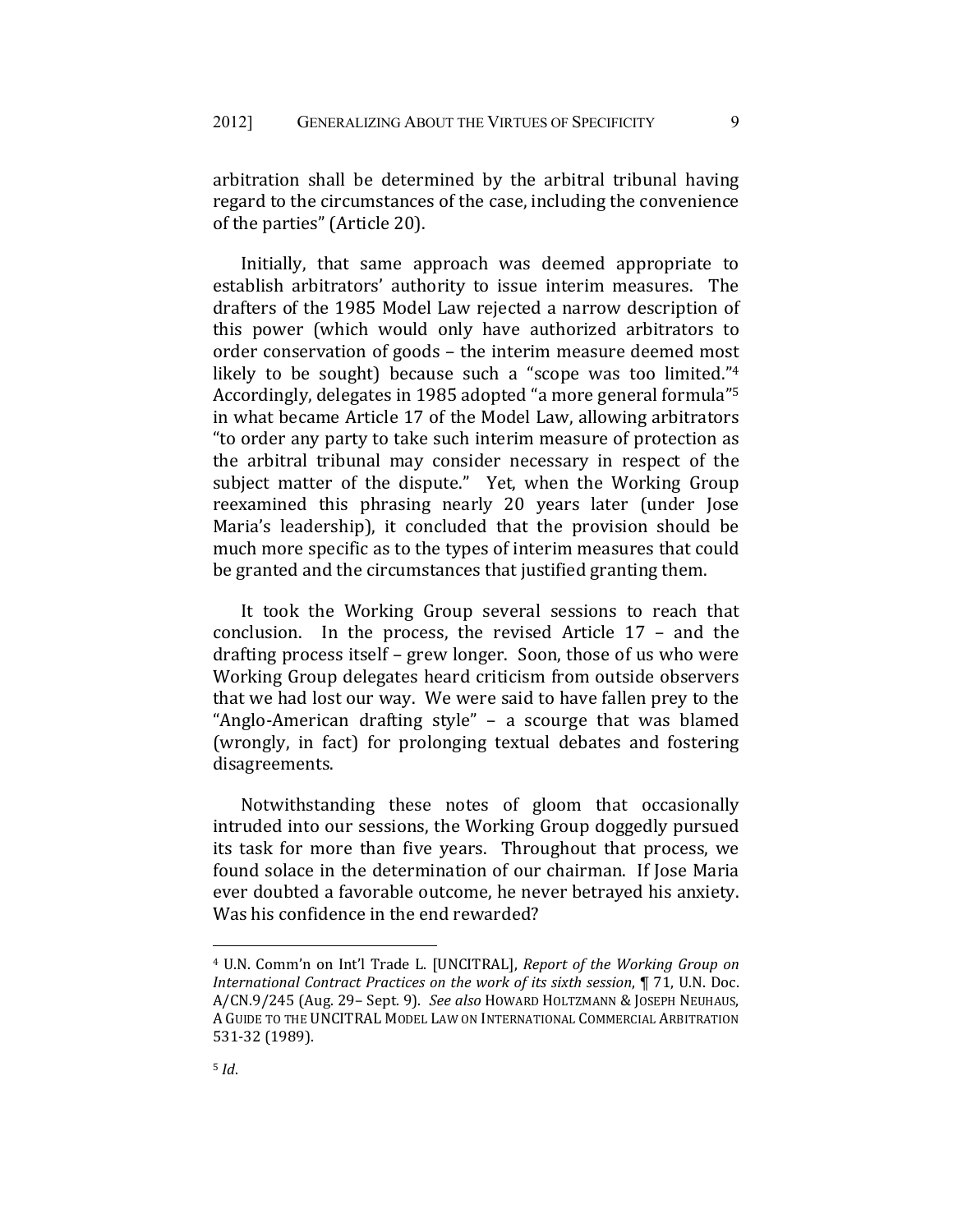When the Model Law revisions were completed in 2006, such an appraisal would have been premature; we were too close to the experience to hazard a dispassionate view. But, six years later, seventeen jurisdictions have enacted arbitration statutes based on the 2006 Model Law, $6$  so, perhaps now one may attempt an assessment of what was achieved and why. This essay seeks to do this from two vantage points. First, it examines why the revisions on interim measures acquired a scope far beyond what the Commission originally contemplated. One major cause was that delegates determined – for several reasons – that the regime governing interim measures would be more effective if set forth in detailed rather than general terms. Second, this essay offers an initial view on whether this more detailed approach may produce its desired benefits. The comments on that subject acknowledge that we are still at an early stage of the new regime, with no real record from which to gauge its effect.

II. HOW PROPOSALS FOR COURT ENFORCEMENT OF ARBITRAL INTERIM MEASURES LED TO MUCH MORE EXTENSIVE REGULATION OF ARBITRATORS' ISSUANCE OF SUCH MEASURES

The idea for partly revising the Model Law grew out of U.N. celebrations marking the 40th anniversary of the New York Convention on the Recognition and Enforcement of Foreign Arbitral Awards (the New York Convention). Those 1998 festivities went beyond mere celebration to examine what might still be done to strengthen international arbitration: "various suggestions were made for presenting to the Commission some of the problems identified in practice so as to enable it to consider whether any work by the Commission would be desirable and feasible."7

<sup>6</sup> *See*, *e.g.*, *Costa Rica: Passage of Model Law Marks Milestone*, GLOBAL ARB. REV., GLOBAL BRIEFING, June 17, 2011, *available at* www.globalarbitrationreview. com/journal/article/29551/; *see also* UNCITRAL's list of nations that have enacted laws based on the 2006 UNCITRAL Model Law, *available at*  http://www.uncitral.org/uncitral/en/uncitral\_texts/arbitration/1985Model\_ arbitration\_status.html.

<sup>7</sup> UNCITRAL, *Report of UNCITRAL on the work of its thirty-second session*, ¶ 334, U.N. Doc. A/54/17 (May 17 – June 4, 1999).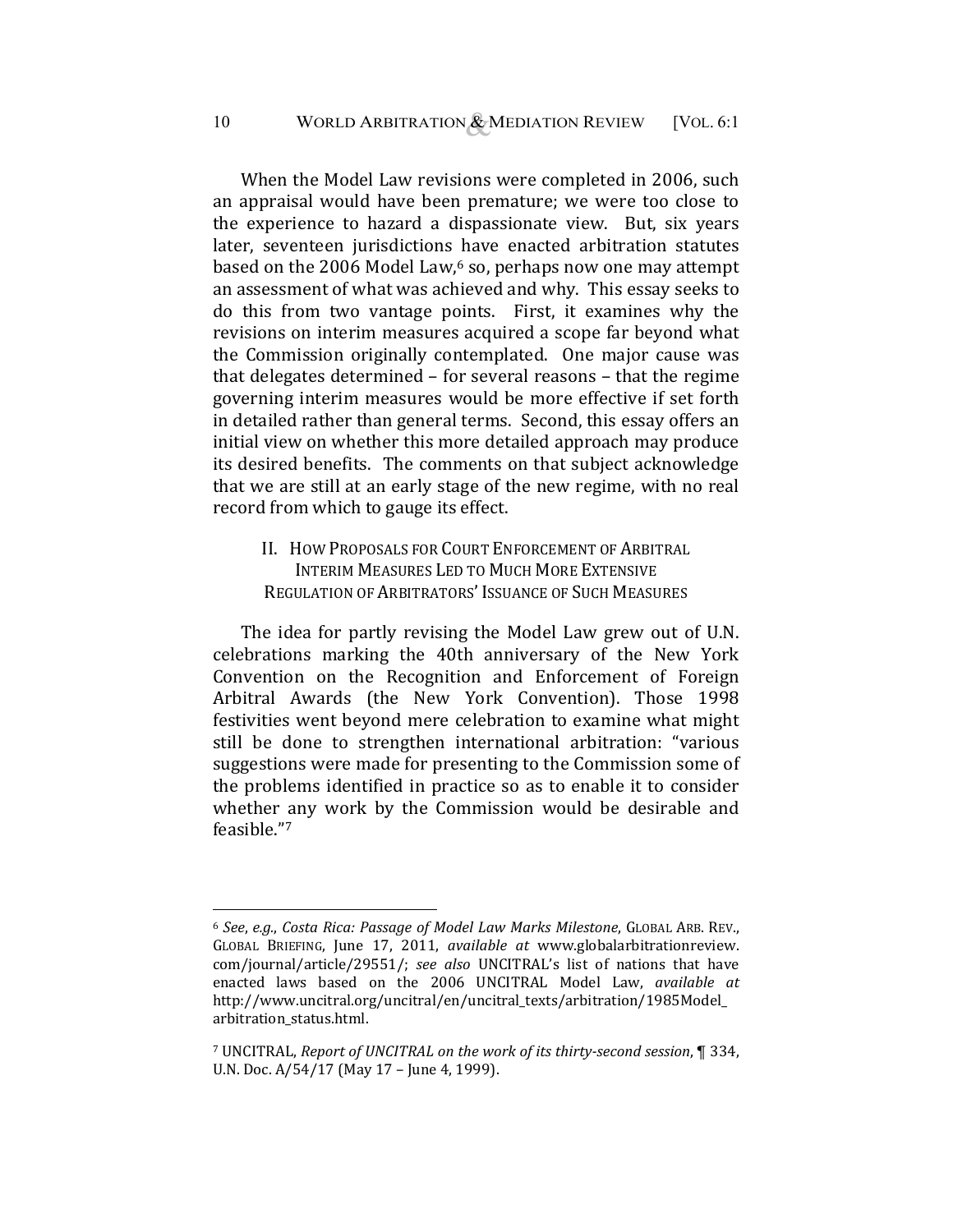José María Abascal was among the distinguished commentators on that occasion, but his assigned topic was not the one that would soon occupy him as chair of Working Group II. Instead, it fell to Sergei Lebedev of the Russian Federation and V.V. Veeder of the United Kingdom to highlight possible improvements relating to interim measures. Mr. Lebedev spoke of the need for a uniform authorization of court-ordered interim measures in aid of arbitration – particularly, of arbitration seated in a foreign country.8 Mr. Veeder focused on the "absence of any international legal order for enforcing abroad an arbitration tribunal's provisional and conservatory measures" which he said "strikes at the heart of an effective system of justice in transnational trade." As he explained,

> [i]n the absence of an enforceable interim measure, it is sometimes possible for a recalcitrant party to thwart the arbitration – completely and finally. An enforceable interim measure can maintain the status quo until the award is made and it can also secure assets out of which an award may be satisfied where a recalcitrant debtor is deliberately dissipating assets to render itself eventually judgment proof.<sup>9</sup>

Mr. Veeder further remarked that "this problem … could not be resolved under articles 9 and 17 of the UNCITRAL Model Law."10 This appeared to refer to political realities rather than legal impediments. As the *travaux préparatoires* for the original Model Law disclosed, a proposal to authorize court enforcement of arbitral interim measures had been rejected during the initial drafting of Article 17 on the ground that it "dealt in an incomplete manner with a question of national procedural law and court competence and was unlikely to be accepted by many states."11 Mr. Veeder therefore concluded that "the preferred solution lies

<sup>10</sup> *Id.* 

<u>.</u>

<sup>8</sup> U.N., ENFORCING ARBITRATION AWARDS UNDER THE NEW YORK CONVENTION: EXPERIENCE AND PROSPECTS, at 23-24, U.N. Sales No. E.99.V.2 (1999).

<sup>9</sup> *Id. at* 21.

<sup>11</sup> UNCITRAL, *Report of the Working Group on International Contract Practices on the work of its sixth session*, ¶ 72, U.N. Doc. A/CN.9/245 (Aug. 29 – Sept. 9, 1983).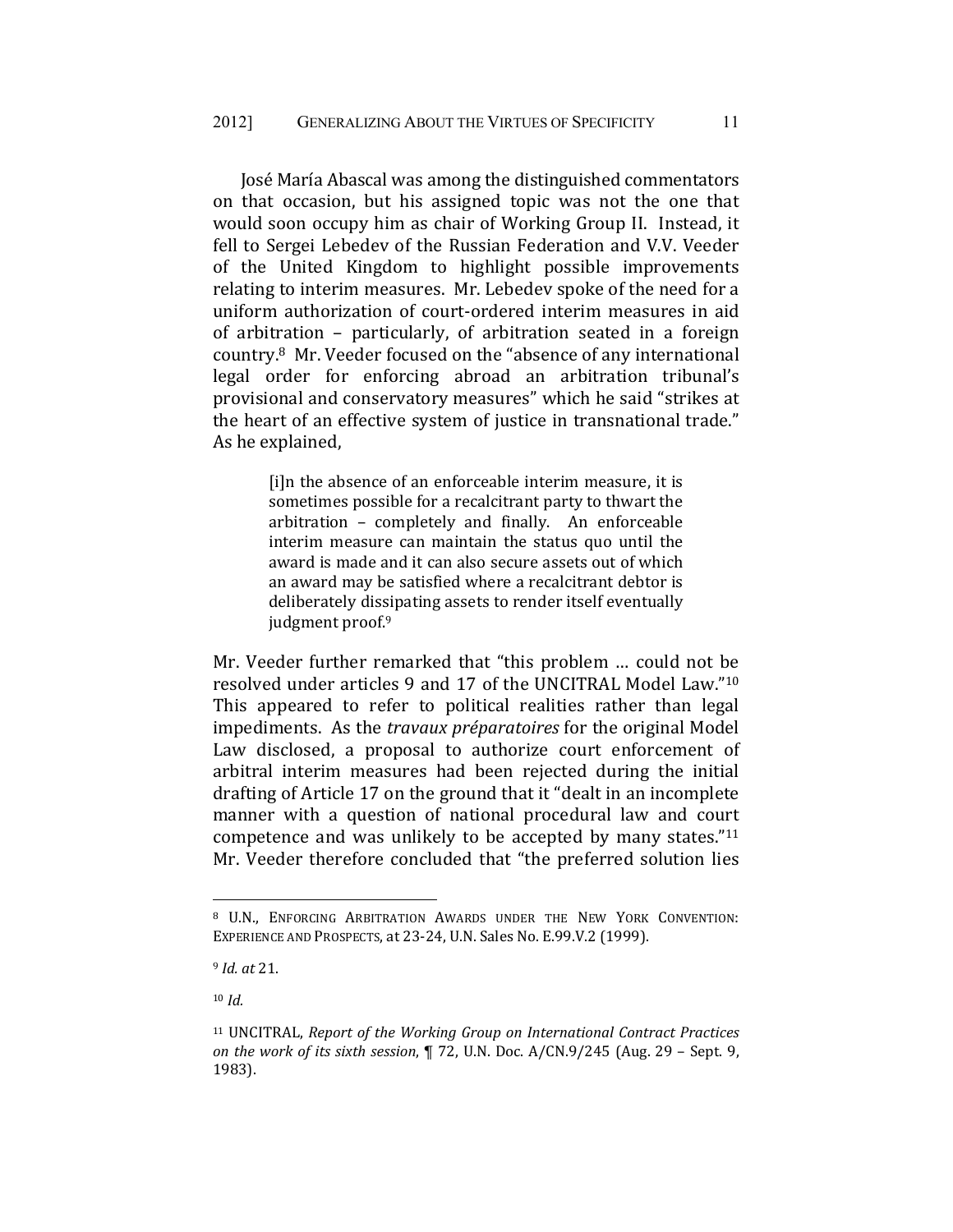in a supplementary convention to the New York Convention" that would deal with "enforcement by State courts of an arbitral tribunal's interim measures of protection."12

Not all speakers at the commemorative conference shared that view as to preferred means: it was endorsed by Werner Melis of Austria13 but challenged by Gavan Griffith of Australia, who favored an annex to the Model Law instead of a new convention to enhance interim measures:

> [T]he advantage of a model law over a convention is that additional optional articles are as capable of being carried into domestic law by those States who already have applied the Model Law as those who have yet to pick it up. Hence, the mechanism of [the] Model Law usefully avoids the chaos of successive treaty regimes, as, for example, is the case with the competing terms of the Hague, the Hague Visby, and the Hamburg Rules.14

However, the fact that speakers disagreed on the best instrument for authorizing court enforcement of interim measures was not the most striking feature of the 1998 discussion. Rather, what stood out was that speakers confined their proposed improvements to aspects of interim measures that were not yet regulated under the Model Law. Thus, no one suggested that the Model Law's existing language – broadly authorizing tribunals to issue interim measures – was inadequate. The questions preoccupying conference speakers were whether *courts* were authorized either to order such measures in aid of arbitration or to enforce measures ordered by tribunals.

The 1998 conference presentations were eventually distilled into 13 topics for possible future work by UNCITRAL.15 The Commission subsequently chose four of these – including the

<sup>12</sup> UNITED NATIONS, ENFORCING ARBITRATION AWARDS UNDER THE NEW YORK CONVENTION: EXPERIENCE AND PROSPECTS 21 (1999).

<sup>13</sup> *Id*. at 44-45.

<sup>14</sup> *Id*. at 46-47.

<sup>15</sup> UNCITRAL, Secretariat, *Possible future work in the area of international commercial arbitration*, U.N. Doc. A/CN.9/460.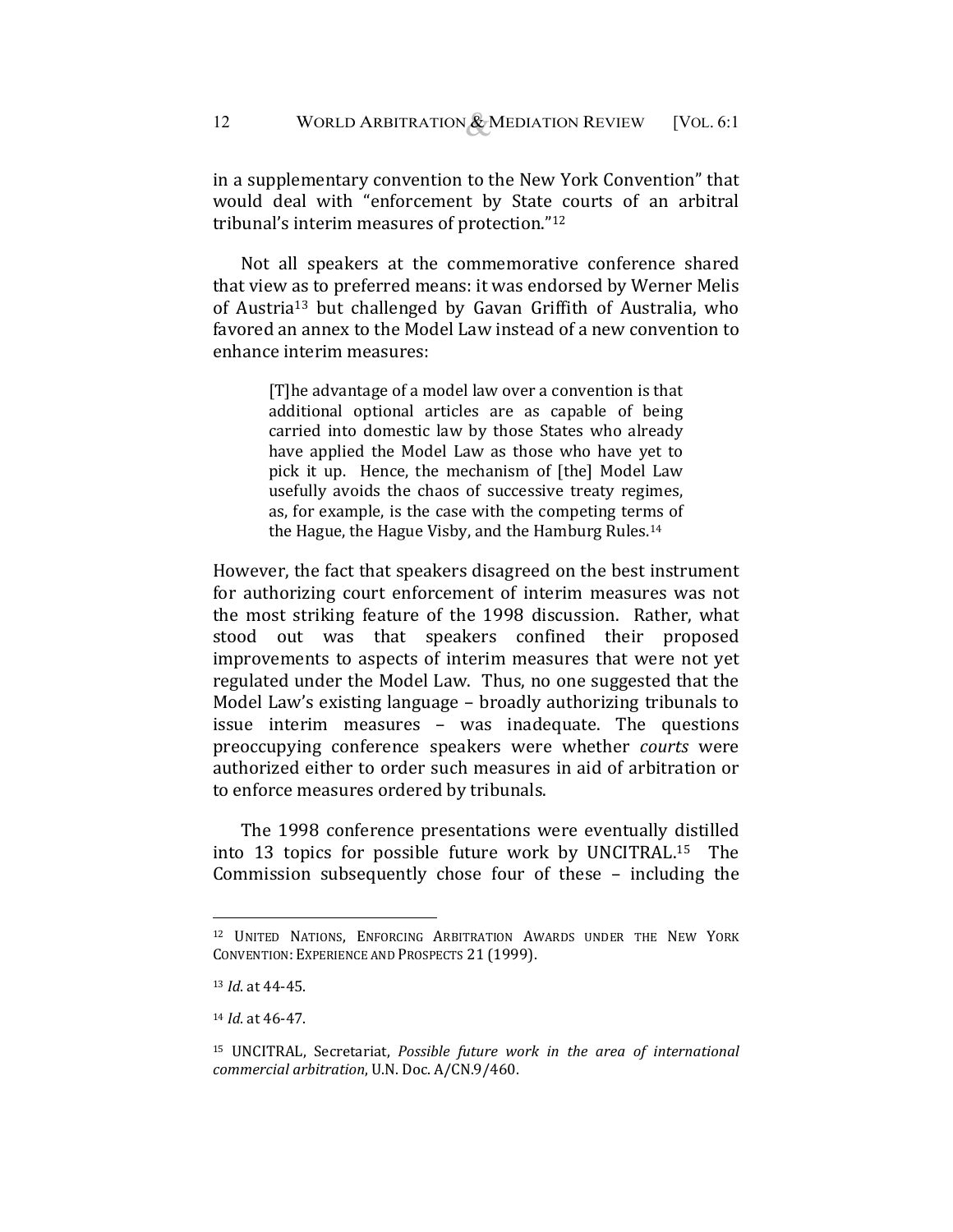power of courts to enforce arbitral interim measures – for priority consideration, and this further work was assigned to a new Working Group.16

To lay the groundwork, a background report was prepared in early 2000, canvassing, *inter alia*, existing national laws on court enforcement of arbitral interim measures and the justifications for more uniform legislation on this topic. This exposition largely followed the prior arguments by Mr. Veeder.17 Unexpectedly, however, the report included a final section, suggesting for the first time that,

> in connection with the discussion on the enforcement of interim measures of protection, the Working Group may also wish to give consideration to the desirability of preparing a harmonized text on the scope of interim measures of protection that an arbitral tribunal may issue and the procedural rules for their issuance.18

The report left unresolved what form a "harmonized text" might take.19 But it declared unambiguously that arbitrators' own issuance of interim measures – not a subject that had previously been thought to require UNCITRAL's attention – warranted further guidance:

<sup>18</sup> *Id*. ¶¶ 102-108.

<sup>16</sup> UNCITRAL, *Report of UNCITRAL on the work of its thirty-second session*, ¶ 374, U.N. Doc. A/54/17 (May 17 –June 4, 1999).

<sup>17</sup> The Secretary General, *Possible Uniform Rules on Certain Issues Concerning Settlement of Commercial Disputes: Conciliation, Interim Measures of Protection, Written Form for Arbitration Agreement,* ¶ 73, U.N. Doc. A/CN.9/WG.II/WP.108 ("The need for enforceability is usually supported by arguments such as that the final award may be of little value to the successful party if actions of the recalcitrant party have rendered the outcome of the proceedings largely useless (e.g. by dissipating assets or removing them from the jurisdiction); or that preventable loss or damage should not be allowed to happen (e.g. if a party refuses to take precautionary measures at the construction site or it fails to continue construction works while the dispute is being resolved). Thus, it is argued, in some cases an interim order may in practice be as important as the award.").

<sup>19</sup> *Id*. ¶ 105 (it was noted that the text might be "in the form of uniform legislative provisions or … of a non-legislative text such as model contractual rules on which parties could agree … [or even] guidelines or practice notes to assist parties and arbitrators").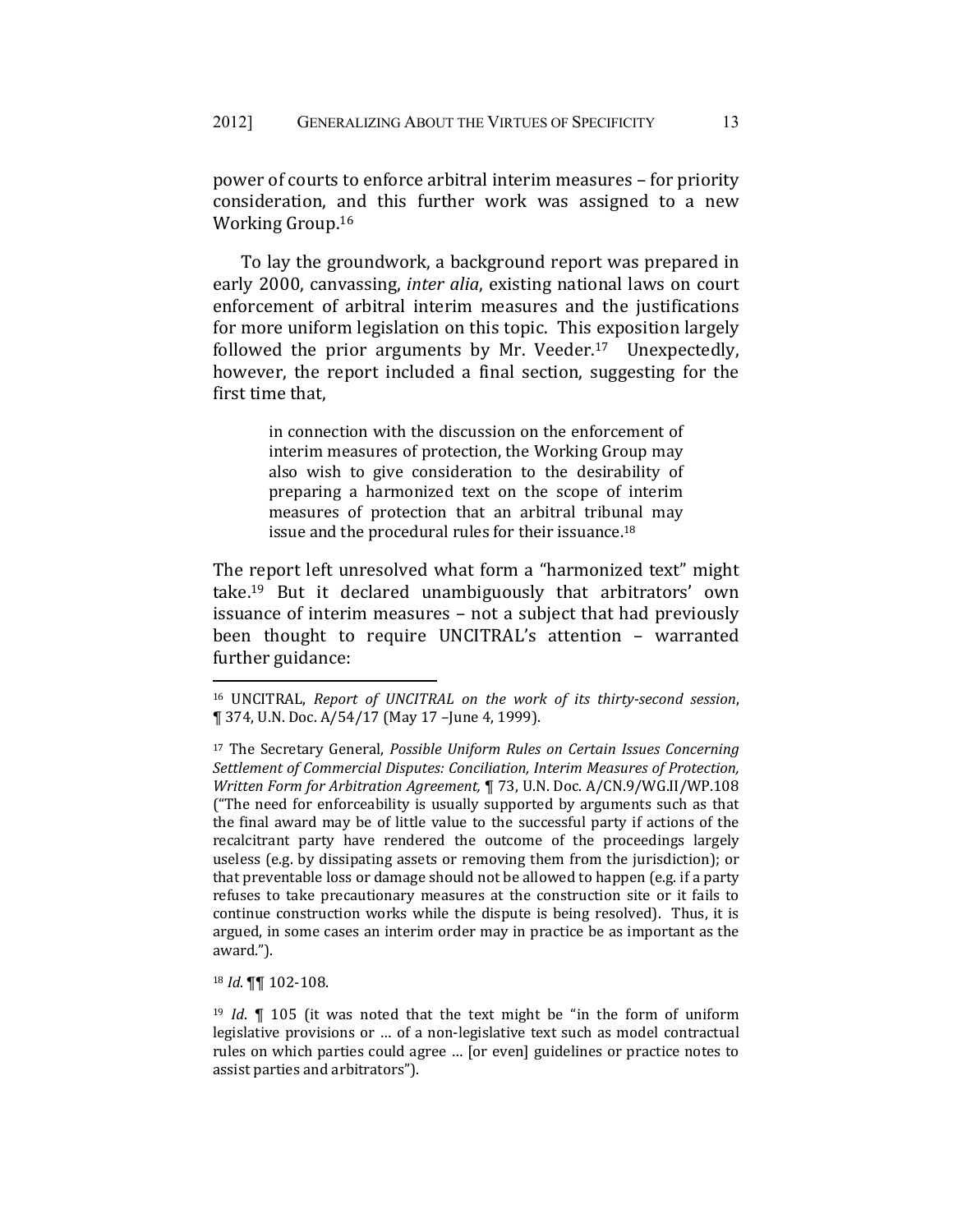Reports from practitioners and arbitral institutions indicate that parties are seeking interim measures in an increasing number of cases. This trend *and the lack of clear guidance to arbitral tribunals as to the scope of interim measures that may be issued and the conditions for their issuance* may hinder the effective and efficient functioning of international commercial arbitration. *To the extent arbitral tribunals are uncertain about issuing interim measures of protection and as a result refrain from issuing the necessary measures, this may lead to undesirable consequences, for example, unnecessary loss or damage may happen or a party may avoid enforcement of the award by deliberately making assets inaccessible to the claimant.* Such a situation may also prompt parties to seek interim measures from courts instead of the arbitral tribunals in situations where the arbitral tribunal would be well placed to issue an interim measure; this causes unnecessary cost and delay (e.g. because of the need to translate documents into the language of the court and the need to present evidence and arguments to the judge).20

This observation did not initially persuade delegates to stray beyond the Commission's announced agenda, which was to facilitate court enforcement of arbitral interim measures. But ultimately delegates did conclude that more guidance should be given as to the issuance of provisional measures. And, contrary to what some observers may have thought, delegates from many civil-law jurisdictions were just as willing as their common-law colleagues to accomplish this goal by redrafting Article 17 in a more detailed style.

Moreover, that willingness grew once delegates realized that courts might be more receptive to enforcing arbitral interim measures if the Model Law were to specify that a given measure fell within the arbitrators' clear authority. Delegates came to see that crucial connection in the following way.

An early draft of a new Article 17 that was presented to Working Group II conditioned courts' obligation to enforce a tribunal's interim measure on a finding that the measure met a new definition. The proposed definition of "interim measure" was

<sup>20</sup> *Id*. ¶ 104 (emphasis added).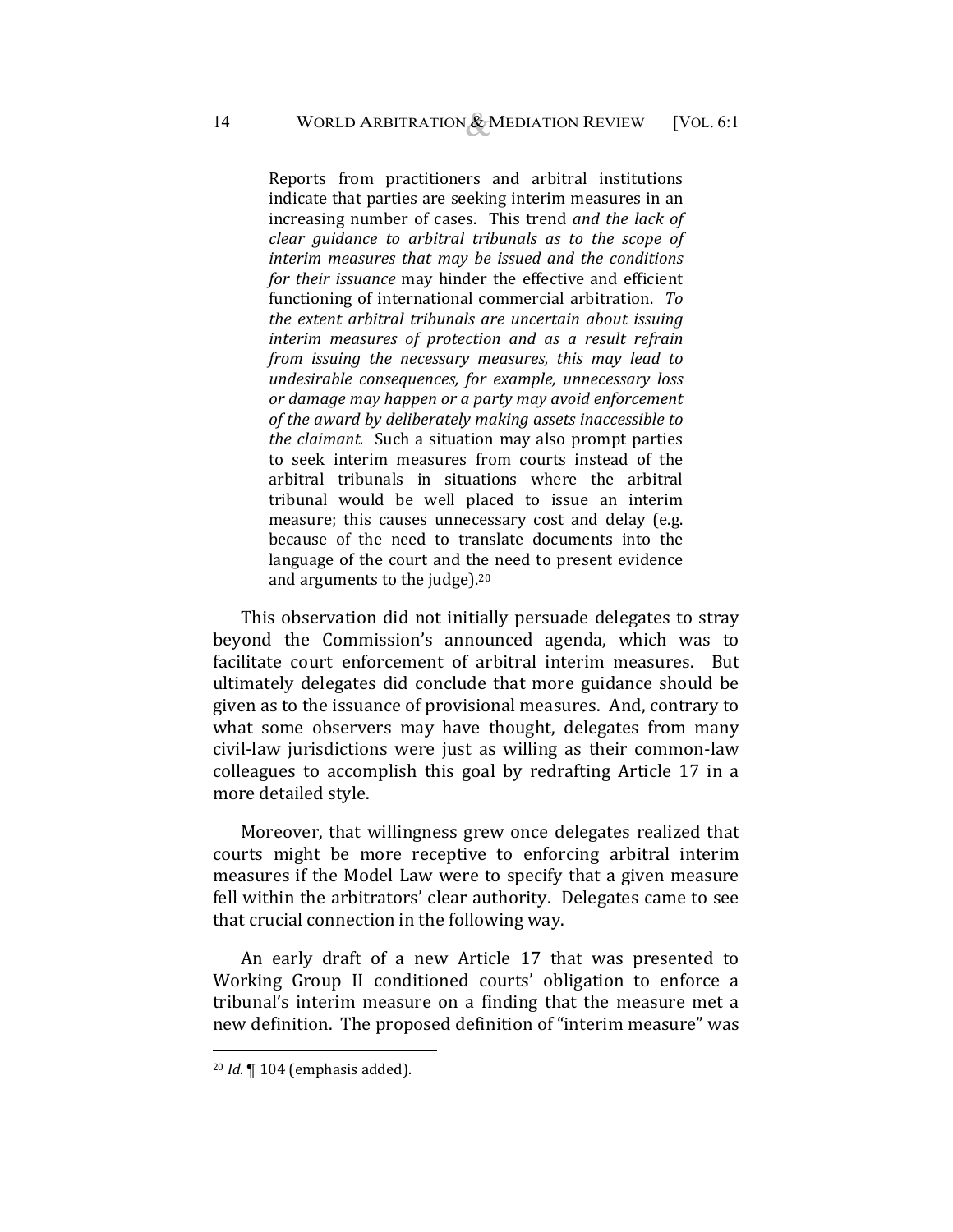very broad: courts were to enforce any "temporary measure … ordered by the arbitral tribunal pending the issuance of the award by which the dispute is finally decided."21

This definition provoked a mixed response in the Working Group. Some delegates regarded its extreme generality as problematic. As the report of this discussion summarized:

> [I]t was suggested to draft language that would address the conditions or the criteria for the issuance of [interim] measures. It was also suggested that the draft provision should set out in a generic way the types of interim measures of protection that were intended to be covered. Those additions (which would enhance the certainty as to the power of the arbitral tribunal to issue interim measures of protection) *were thought to be desirable because they would also enhance the acceptability of the provision establishing an obligation on courts to enforce those measures*. 22

Thus, delegates holding this view wanted to describe a tribunal's power to issue interim measures more precisely in order to reassure national legislatures as they pondered whether to enact the new Model Law. Legislatures would favor requiring national courts to enforce tribunals' interim measures if the measures to be enforced were strictly defined.

At first, many delegates resisted this proposal to define arbitral "interim measures" more precisely, fearing that "additional detail would undesirably limit discretion of the arbitral tribunal, invite argument and hamper the development of arbitration practice."23 Accordingly, UNCITRAL's Secretariat was asked to "prepare alternative texts for consideration at a future session."24

<sup>21</sup> The Secretary-General, *Preparation of uniform provisions on: written form for arbitration agreements, interim measures of protection, and conciliation,* ¶ 18, U.N. Doc. A/CN.9/WG.II/WP.113 (draft Article 17(2) and draft "New Article: Enforcement of interim measures of protection,"  $\P$  (1)).

<sup>22</sup> UNCITRAL, *Report of the Working Group on Arbitration on the work of its thirty-fourth session*, ¶ 66, U.N. Doc. A/CN.9/487 (May 21 – June 1, 2001) (emphasis added).

<sup>23</sup> *Id.*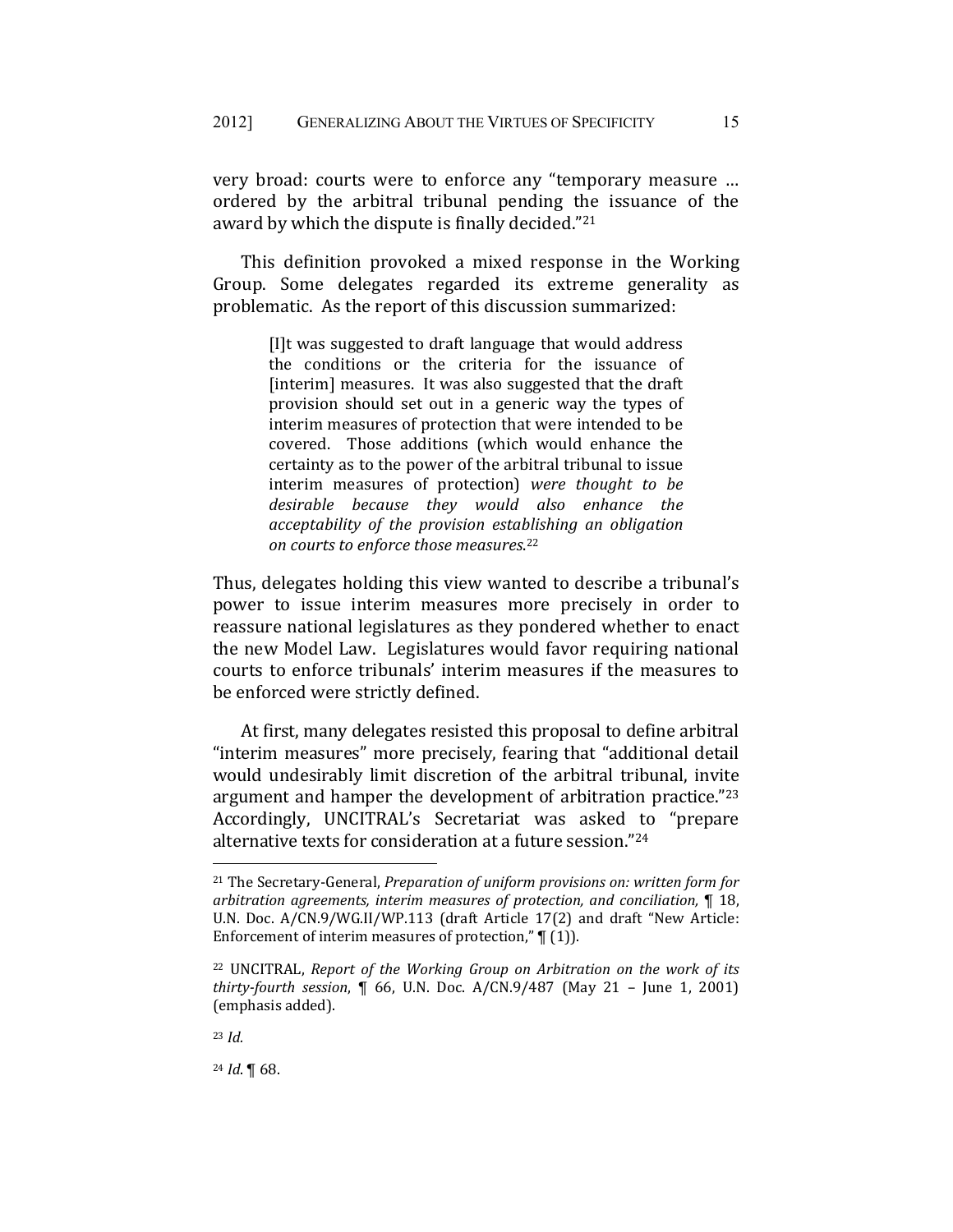The Secretariat approached this task comprehensively: it surveyed arbitrators and counsel on the types of interim measures commonly issued in proceedings, and it canvassed provisions of national laws that regulate issuance of arbitral interim measures.25 It found that,

> the preconditions for the granting of interim measures are generally set out in the applicable law although there is no uniformity in this area and the law and rules do not provide any detail on the prerequisites even though interim measures of protection have potentially farreaching consequences.26

As a result of this research, the Secretariat proposed a new draft of Article 17 of the Model Law that reworked the original two sentences of that provision into a much longer text of nine paragraphs (and many sub-paragraphs). The lengthier text still focused solely on tribunals' authority to issue interim measures, but it regulated such ancillary matters as the conditions that a tribunal must find to exist before granting an interim measure, the types of measures that arbitrators may grant, the liability of a party if it is later determined that a measure "should not have been granted," the ability of a tribunal to "modify, suspend or terminate" any interim measure it has ordered, the possibility of applying *ex parte* for such a measure, and other procedural aspects of this practice.<sup>27</sup> The Secretariat separately proposed other new paragraphs to deal with the related issues of court enforcement of tribunals' interim measures and courts' own authority to grant interim measures in aid of arbitration.28

Once this far more extensive regulation of interim measures was presented to the Working Group, there seemed to be no turning back. From that point onward, delegates never really considered retaining the simpler approach of the "general

<sup>25</sup> UNCITRAL, Secretariat, *Preparation of uniform provisions on interim measures of protection*, ¶¶ 7, 14-48, U.N. Doc. A/CN.9/WG.II/WP.119 (Jan. 30, 2002).

<sup>26</sup> *Id.* ¶ 43.

<sup>27</sup> *Id*, ¶ 74.

<sup>28</sup> *See id.* ¶¶ 79, 83.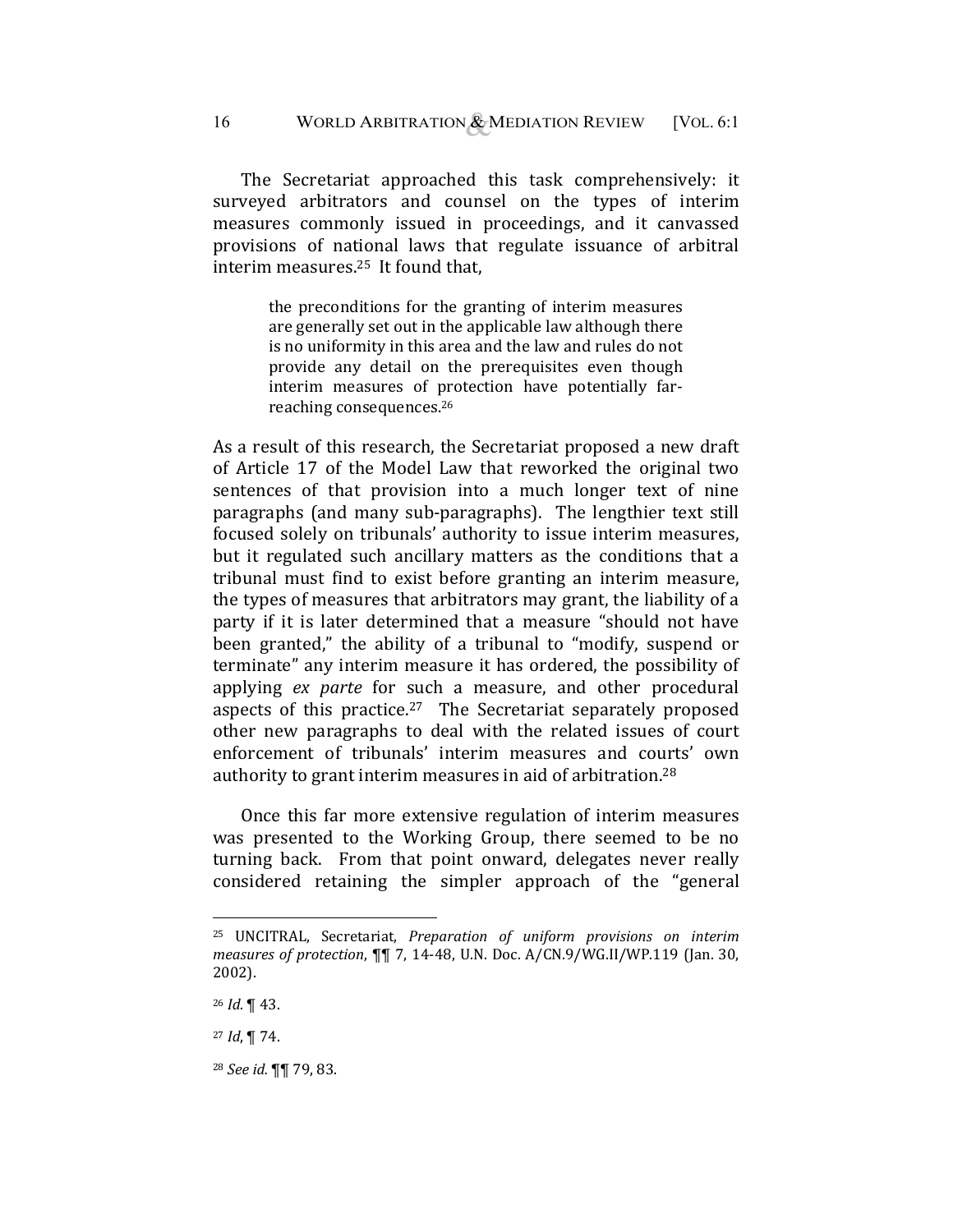principle" under the original Article 17. Indeed, after the Secretariat proposed the expanded text, delegates entered directly into lengthy debate over the wording and scope of each new clause. This consumed most of the next two working sessions,29 and parts of later sessions as well.

In a subsequent debate, a final justification emerged for expanding the Rules' guidance on interim measures. This occurred during delegates' discussion of the proposed clause listing the types of interim measures that might be granted. The question arose whether the list should be illustrative or exclusive. Since the clause was not going to identify particular examples of interim measures (e.g., an order to sell perishable goods) but would rather describe available measures generically (e.g., to "maintain or restore the status quo pending determination of the dispute"), delegates concluded that the list could safely be framed as exclusive. The Working Group then noted that,

> an exhaustive generic list was preferable because it provided clarity in respect of the powers of the arbitral tribunal and might reassure courts at the point of recognition or enforcement of an interim measure.30

Thus, by describing arbitrators' interim measures powers more precisely, the Model Law would encourage courts to fulfill their new role of enforcing tribunals' interim measures.

In sum, the Working Group gradually came to see three reasons for regulating arbitral interim measures in much more detail under the Model Law: (i) to give tribunals themselves greater confidence in the exercise of their interim authority, (ii) to reassure courts that were asked to enforce arbitral interim measures that these measures were issued pursuant to a tribunal's clear authority, and (iii) to encourage national

<sup>29</sup> UNCITRAL, *Report of the Working Group on Arbitration on the work of its thirty-sixth session*, ¶¶ 51-94, U.N. Doc. A/CN.9/508 (Mar. 4-8, 2002); UNCITRAL, *Report of the Working Group on Arbitration on the work of its thirtyseventh session*, ¶¶ 15-76, U.N. Doc. A/CN.9/523 (Oct. 7-11, 2002).

<sup>30</sup> UNCITRAL, *Report of the Working Group on Arbitration on the work of its thirty-ninth session*, ¶ 21, U.N. Doc. A/CN.9/545 (Nov. 10-14, 2003).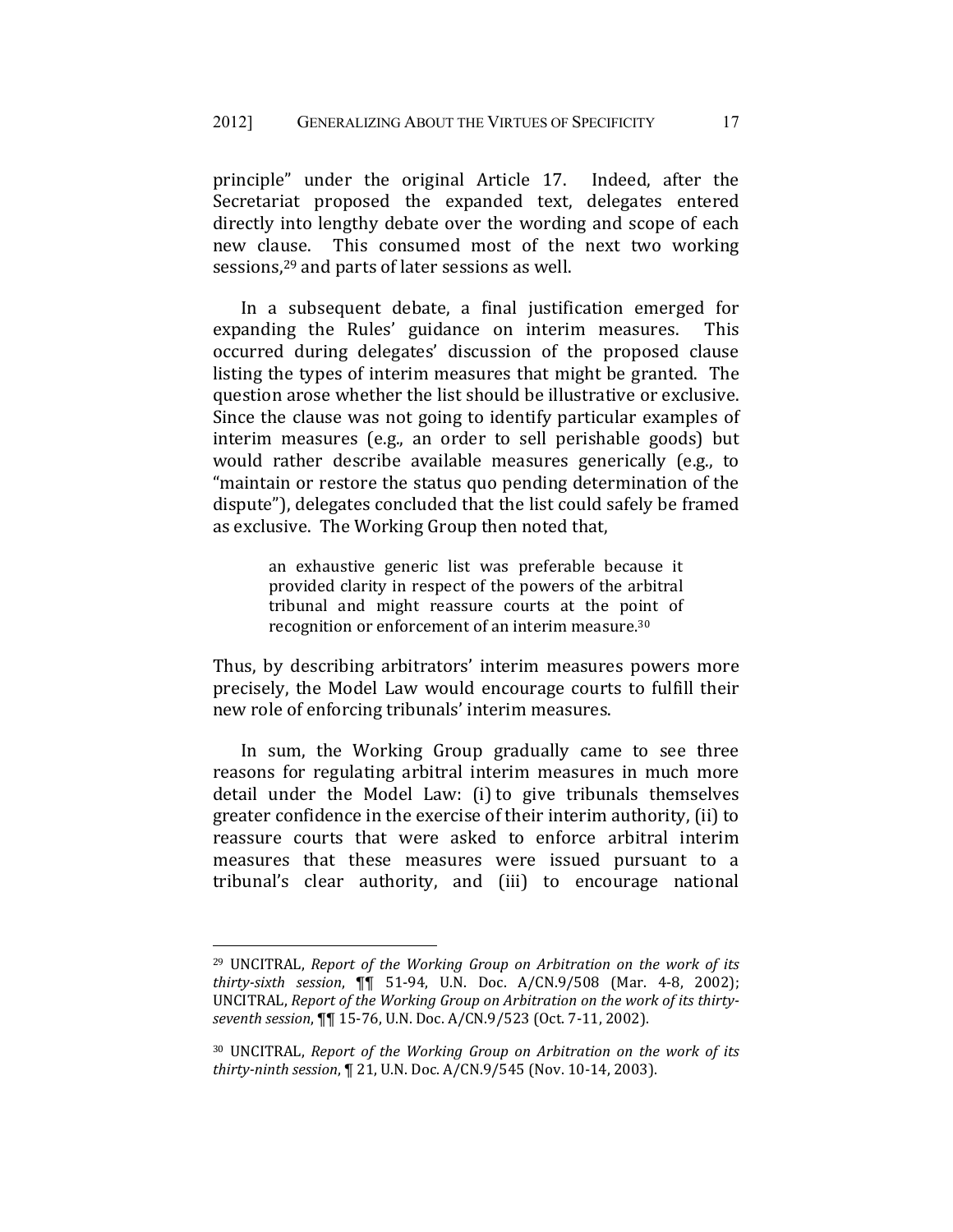legislatures to enact a Model Law that required courts to enforce such measures.

The Working Group ultimately proposed – and the Commission adopted – a revised Article 17 and seven new successor provisions (Articles 17A through 17G) dealing just with tribunals' issuance of interim measures.31 These provisions would now work in tandem with new Articles 17H and 17I, which require courts – upon application – to enforce an interim measure ordered by an arbitral tribunal "irrespective of the country in which it was issued," subject to certain grounds for refusing enforcement that closely follow the grounds for refusing enforcement of awards under Article 36 of the Model Law. And, finally, the new Article 17J grants each national court in a Model Law jurisdiction "the same power of issuing an interim measure in relation to arbitration proceedings … as it has in relation to proceedings in courts."

#### III. WHAT HATH THE UNCITRAL REVISION WROUGHT?

Once Working Group II completed its selective amendment of the Model Law in  $2006$ <sup>32</sup> it embarked on a much more comprehensive revision of the UNCITRAL Rules in the fall of that same year. During that work, delegates decided to incorporate into the Rules – nearly verbatim – the new regime regulating arbitrators' issuance of interim measures from the 2006 Model Law (Articles 17A to 17G). Paradoxically, this follow-on effect may have been the most important outcome of the Model Law amendment. That is because a tribunal is much more likely to be guided on procedural matters (such as the handling of requests for interim measures) by the arbitration rules under which it operates than by any arbitration law that may apply. There are two reasons for this.

<u>.</u>

<sup>31</sup> Article 17A (*Conditions for granting interim measures*); Article 17B (*Applications for preliminary orders and conditions for granting preliminary orders*); Article 17C (*Specific regime for preliminary orders*); Article 17D (*Modification, suspension, termination*); Article 17E (*Provision of security*); Article 17F (*Disclosure*); and Article 17G (*Costs and damages*).

<sup>&</sup>lt;sup>32</sup> The 2006 amendments to the Model Law substantially revised only two provisions: Article 17 (on interim measures) and Article 7 (which defines enforceable arbitration agreements).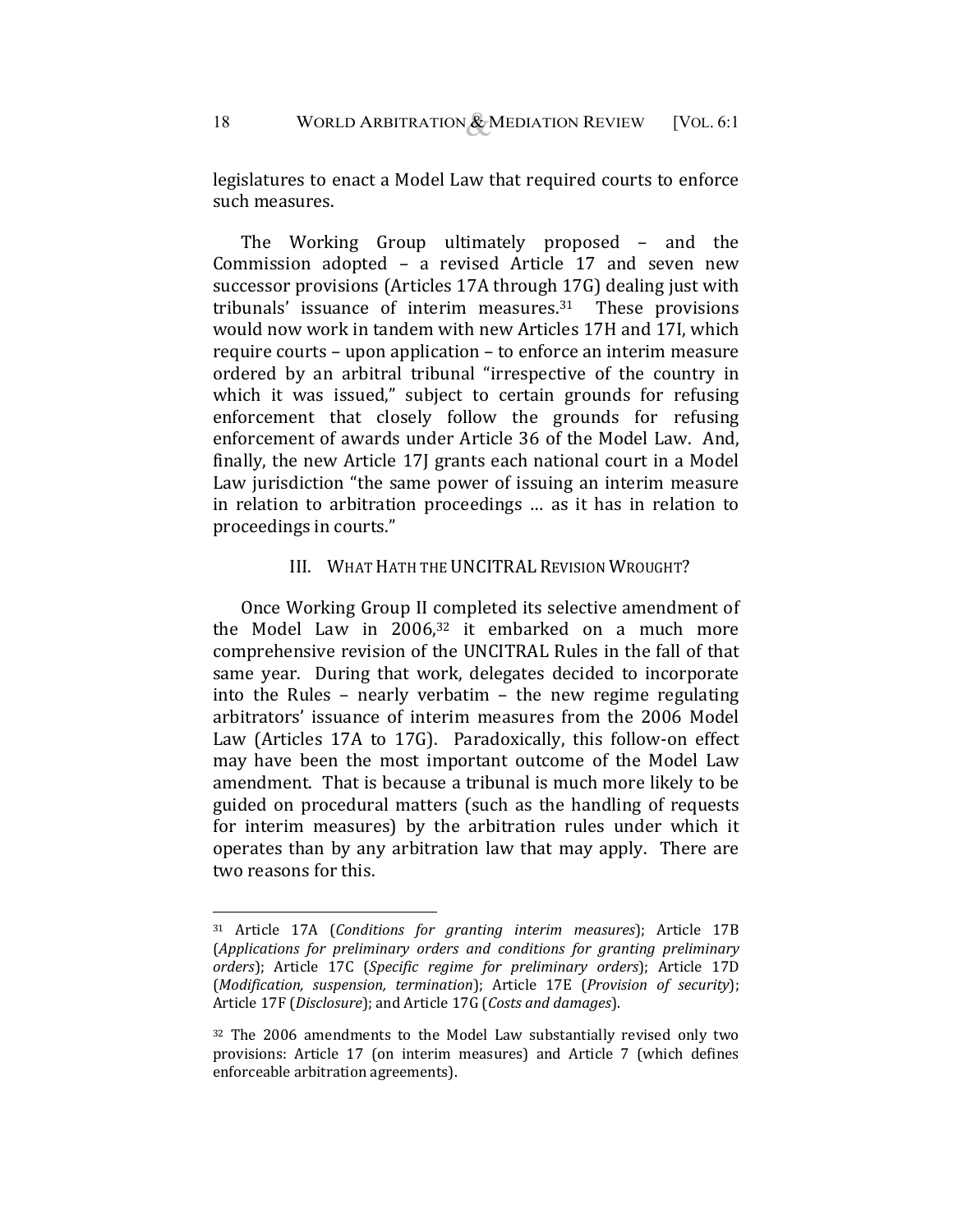First, under many arbitration rules and therefore as a general matter of practice, arbitrators enjoy substantial procedural autonomy in international proceedings, relatively unconstrained by the forum's procedural law. This is recognized in the text of the UNCITRAL Rules themselves (both the 1976 and 2010 versions). Article 1(2) clarifies that the Rules are superseded only by *mandatory* provisions of applicable law, while Article 15 (Article 17 of the 2010 version) confers broad discretion upon the arbitral tribunal "to conduct the arbitration in such manner as it deems appropriate." Commenting on these provisions, Professor Karl-Heinz Böckstiegel observes that they "create a presumption in favour of freedom from national arbitration law," which presumption "is also found in very similar terms in Article 11 of the ICC Rules and Article 44 of the ICSID Convention."33 Thus, the Model Law's 2006 provisions guiding issuance of interim measures may have little impact on arbitrators, even when they are seated in jurisdictions that have adopted that Law.34

Indeed, according to Gary Born, while the law of the arbitral seat will normally determine arbitrators' *power* to issue interim measures, "the law providing the *standards* for a tribunal's decision whether to grant provisional measures is at least arguably supplied by a different legal system."35 Mr. Born

35 GARY BORN, *supra* note 3, at 1976 (emphasis added).

<sup>33</sup> Karl-Heinz Böckstiegel, *The Relevance of National Arbitration Law for Arbitrations under the UNCITRAL Rules*, 1 J. INT'L ARB. 223, 227 (1984).

 $34$  Under Article V(1)(d) of the New York Convention, a court may refuse recognition or enforcement of an arbitral award on grounds that "the arbitral procedure was not in accord with the agreement of the parties" but only "failing such agreement" may the court refuse enforcement because the arbitral procedure "was not in accordance with the law of the country in which the arbitration took place." *See* A. J. VAN DEN BERG, THE NEW YORK ARBITRATION CONVENTION OF 1958 323 (1981) ("Ground [V(1)]d can be deemed to be the result of the desire of the drafters of the Convention to reduce the role of the law of the country where the arbitration took place in the enforcement proceedings in other Contracting States … [F]ew courts have dealt with this provision of the Convention. … As far as the agreement on the arbitral procedure is concerned, which agreement is usually embodied in Arbitration Rules of a specific arbitral institution, such an agreement generally affords wide discretionary powers to arbitrators as to the conduct of the arbitral procedure. It therefore rarely happens that the arbitral procedure has not been conducted in accordance with the agreement of the parties.").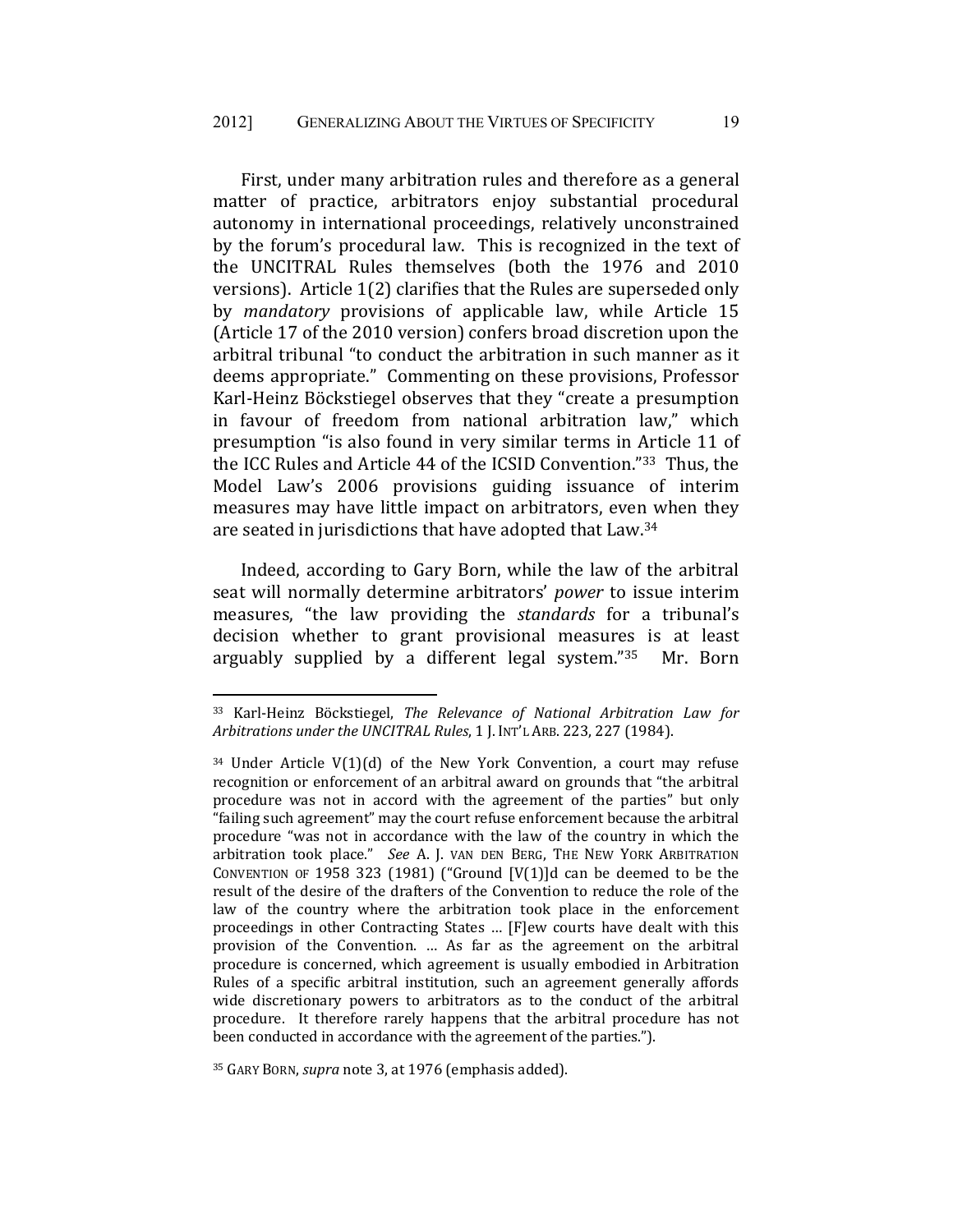believes that "the better view is that international sources provide the appropriate standards … consist[ing] of arbitral awards, where tribunals have considered similar issues, drawing on common principles of law in developed states."36 As Mr. Born points out, "[t]his also accords with the treatment of other 'procedural' issues in international arbitral proceedings – such as standards for disclosure, evidence-taking and conflicts of interest."37

The second reason why the Rules rather than the Model Law may have a greater impact on arbitrators' procedural decisions derives from the comparative frequency of these documents' use. To date, few leading venues for international arbitration have adopted the 2006 Model Law,38 so the number of arbitrations subject to that Law may be limited. By contrast, the UNCITRAL Rules apply to any arbitration conducted under them, anywhere in the world.

Does this mean that UNCITRAL's prolonged amendment of the Model Law was to little avail? Not at all. To begin with, even if the Model Law's new provisions only modestly affect arbitrators' handling of interim measures, those provisions will likely still serve their other intended functions: (i) reassuring courts that arbitral interim measures are well-defined and therefore merit enforcement, and (ii) encouraging national legislatures to enact the new Model Law requiring such court enforcement. More to the point, the lengthy debate on interim measures during amendment of the Model Law led directly to the more consequential amendment of interim measures provisions in the UNCITRAL Rules. This is confirmed by the record of deliberations. Whereas the Working Group debated many revisions to the Arbitration Rules at length, it agreed fairly readily to incorporate the new Model Law provisions on interim measures into the

<u>.</u>

<sup>36</sup> *Id.* at 1978.

<sup>37</sup> *Id.* at 1979 (citing, for example, the IBA Rules on the Taking of Evidence and Guidelines for Conflicts of Interest).

<sup>38</sup> As of December 2011, these jurisdictions had adopted arbitration statutes based on the 2006 Model Law: Australia, Brunei Darussalam, Hong Kong, Costa Rica, Georgia, Ireland, Mauritius, New Zealand, Peru, Rwanda, and Slovenia, as well as certain Australian and U.S. states and an Australian territory.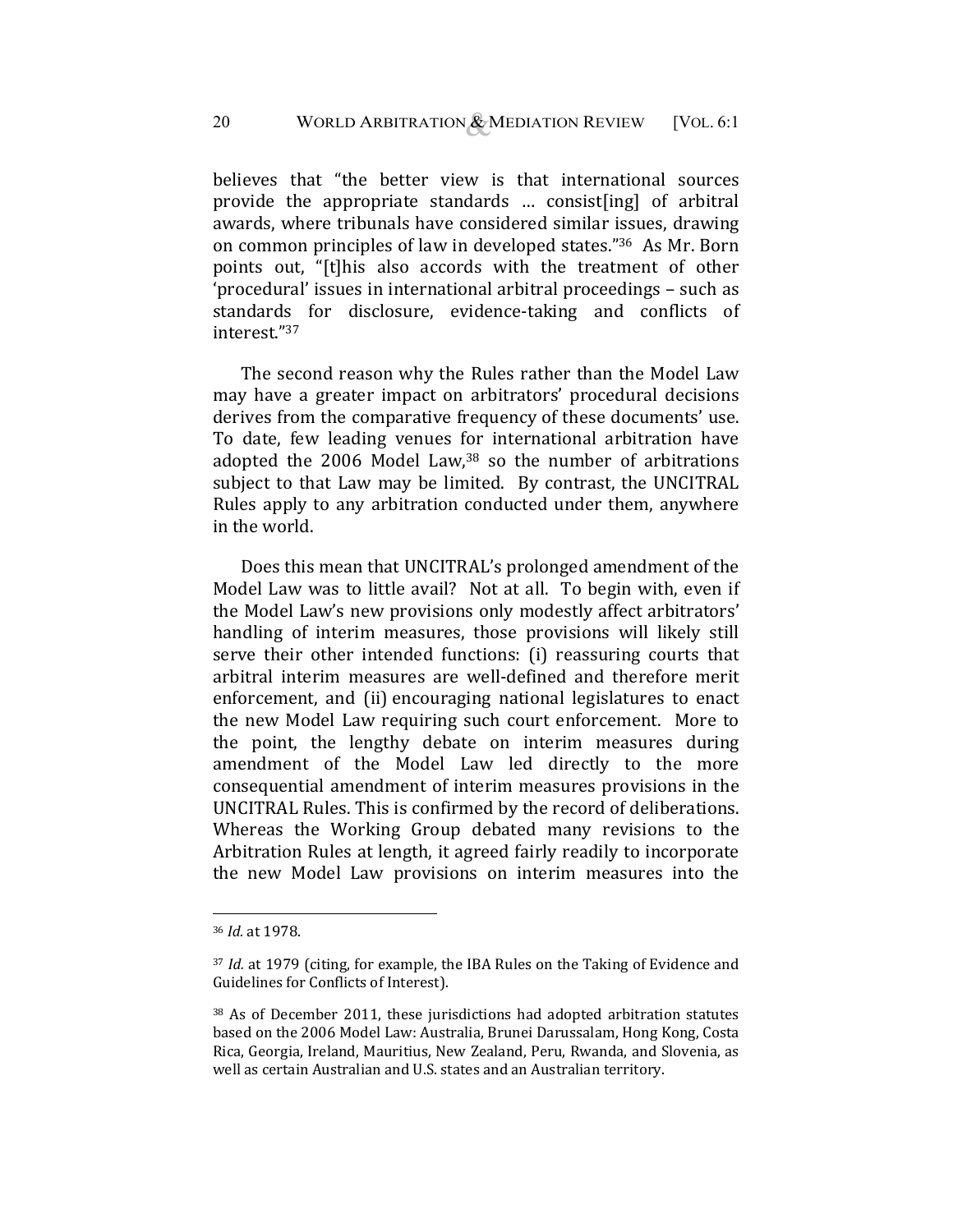Rules – precisely because their advantages had already been confirmed during amendment of the Model Law.39

One additional reason why delegates readily amended the UNCITRAL Rules on this point was that the 1976 wording of Article 26 was arguably more restrictive than the interim measures provision that the Working Group had already amended in Article 17 of the Model Law. That is because Article 26 originally provided a sole example of measures that might be "necessary in respect of the subject matter of the dispute," namely, "measures for the conservation of the goods forming the subject-matter of the dispute, such as ordering their deposit with a third person or the sale of perishable goods." Although that example was likely only illustrative, it had already been invoked to support a narrower construction of tribunals' provisional measures' authority under the Rules.40

If the primary consequence of revising Article 17 of the Model Law was the corresponding change it produced in Article 26 of the UNCITRAL Rules, the question remains: Will even the new Rules alter tribunals' handling of interim measures? Recall that a key premise of the new interim measures provisions was that,

<sup>40</sup> *See* text accompanying *infra* notes 50-51.

<sup>39</sup> *See, e.g.,* UNCITRAL, *Report of Working Group II (Arbitration and Conciliation) on the work of its fiftieth session*, ¶¶ 86, 88, U.N. Doc. A/CN.9/669 (Feb. 9-13, 2009) (noting that "article 26 [of the draft revised Arbitration Rules] mirrored the provisions on interim measures of chapter IV A of the UNCITRAL Arbitration Model Law" and rejecting an alternative, much shorter text of article 26 because, although the shorter style matched that of other provisions in the Rules, "the details included in article 26 did not serve only an educational purpose, but were intended to provide necessary guidance and legal certainty to the arbitrators and the parties"). *See also* Pierre Pic, *Le Nouveau règlement d'arbitrage de la CNUDCI*, 2011 REV. ARB. 99, 114. Not everyone believes it was a good idea to incorporate all of the relevant sections of the Model Law into the Rules. *See* Michael Schneider, *The Revision of the UNCITRAL Arbitration Rules: Some Observations on the Process and the Results* 2011, 2011 PARIS J. OF INT'L ARB. 903, 927 (the chairman of the UNCITRAL Working Group during the Rules revision laments that, "in the present author's opinion, the satisfaction with its work for the corresponding revision of Model Law brought the Working Group to adopt a revised version of what is now Article 26 of the Arbitration Rules which is almost as long and detailed as the Model Law provision and thus out of proportion with the other articles of the Rules").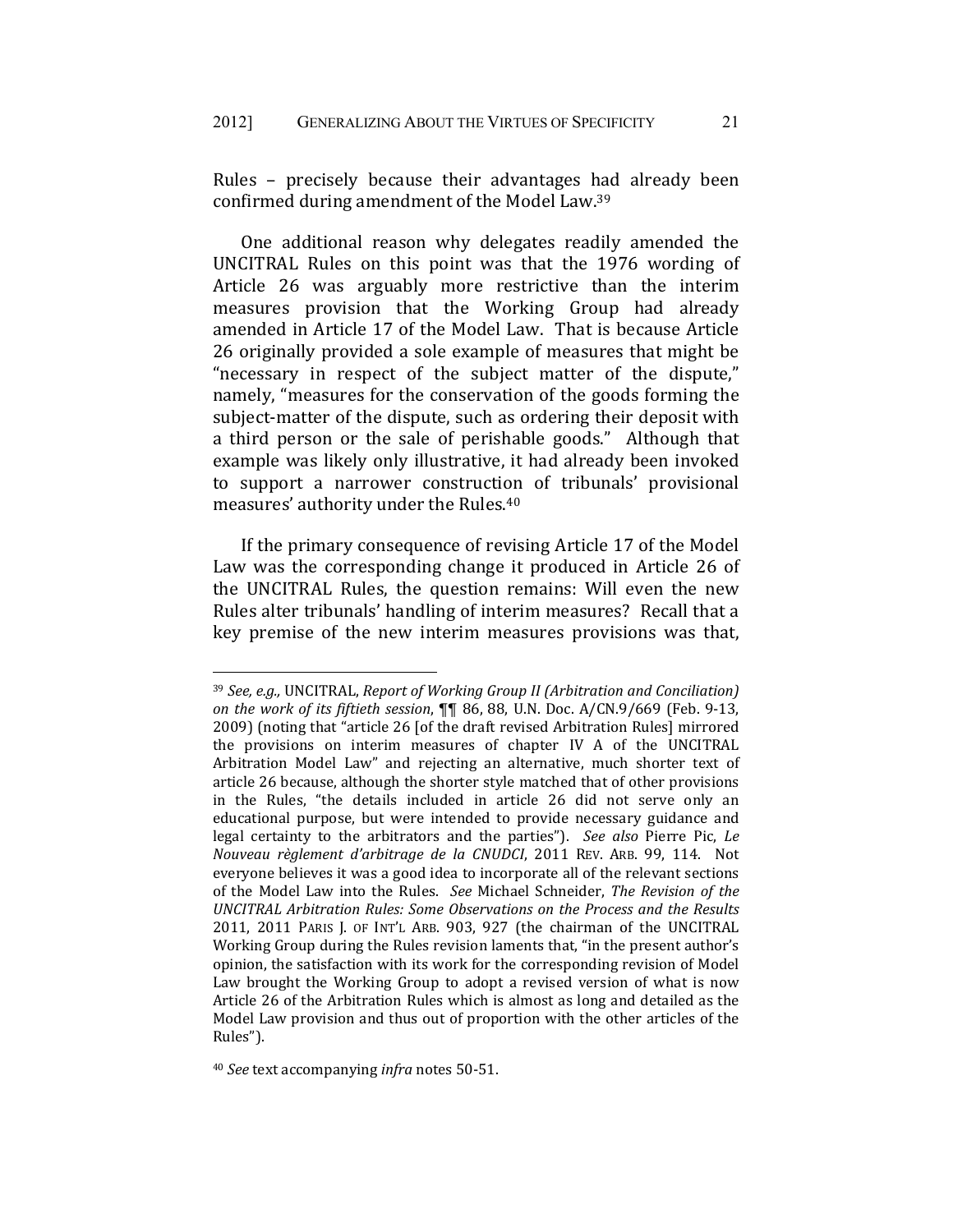"the lack of clear guidance to arbitral tribunals as to the scope of interim measures that may be issued and the conditions for their issuance may hinder the effective and efficient functioning of international commercial arbitration."41 The UN working paper that set forth that premise cited no evidence for it. Is it plausible that, by authorizing interim measures in overly general terms, the 1976 UNCITRAL Rules (and the 1985 Model Law) "hinder[ed]" such measures' effective use or that, conversely, by providing greater guidance to tribunals, the 2010 Rules will facilitate such measures' issuance?

Some evidence supporting at least the first of those propositions might be found in the records of the Iran-U.S. Claims Tribunal, one of the few public sources of information about how the 1976 Rules have actually been applied. Certain decisions by that Tribunal suggest that the broadly worded grant of interim measures authority in the UNCITRAL Rules creates uncertainty about the scope of arbitrators' powers.

For example, in numerous cases, parties before the Iran-U.S. Claims Tribunal requested an interim measure to suspend national court proceedings initiated against them that might conflict with adjudication of their claims by the Tribunal. Beginning with its decision in *E-Systems Inc. v Islamic Republic of Iran, et al.*,<sup>42</sup> the Tribunal ordered many parties that had initiated such parallel proceedings to seek to stay them.<sup>43</sup> But the Tribunal's decision in *E-Systems*, which established the authority for such orders, did not rely at all on Article 26 of the UNCITRAL Rules. Rather, the Tribunal invoked only its "inherent power to issue such orders as may be necessary to conserve the respective rights of the Parties and to ensure that this Tribunal's jurisdiction

<u>.</u>

<sup>41</sup> The Secretary General, *Possible Uniform Rules on Certain Issues Concerning Settlement of Commercial Disputes: Conciliation, Interim Measures of Protection, Written form for Arbitration Agreement*, ¶ 104, U.N. Doc. A/CN.9/WG.II/WP.108 (2000).

<sup>42 2</sup> Iran–U.S. Cl. Trib. Rep. 51, Award No. ITM 13-388-FT (1983-I) [hereinafter *E-Systems*].

<sup>43</sup> *See, e.g.,* RCA Global Communications Inc. et al. v. The Islamic Republic of Iran et al*,* 4 Iran-U.S. Cl. Trib. Rep. 5, 14 n.1, Award No. ITM 29-160-1, (1983-III) [hereinafter *RCA GlobComm*] (Holtzmann, J., dissenting) (listing early cases in which the Iran-U.S. Claims Tribunal issued such interim orders).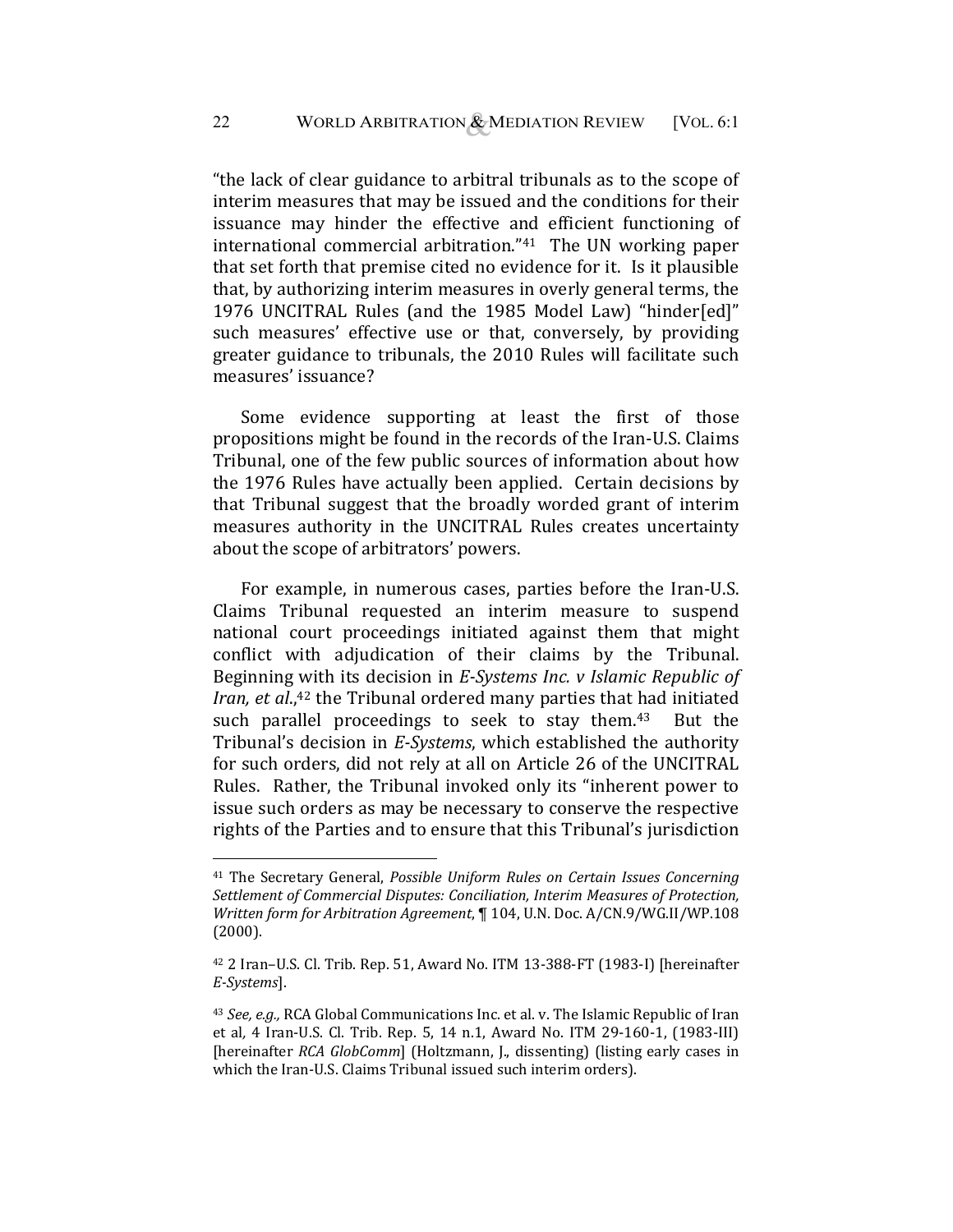and authority are made fully effective."44 The Tribunal concluded that, in light of this power and "in order to ensure the full effectiveness of the Tribunal's decisions, the Government of Iran should request that actions in the Iranian court be stayed until proceedings in this Tribunal have been completed."45

It is unclear why the Tribunal relied only on its "inherent power." It was certainly aware of Article 26, since (in a separate concurrence in *E-Systems*) two of the Tribunal's nine judges pointed out that "the action of the Tribunal is supported not only by its 'inherent power,' upon which the Tribunal relies, but also is authorized by Article 26, paragraph 1 of the Provisionally Adopted Tribunal Rules, which article empowers the Tribunal to grant interim measures of protection."46 The concurring opinion went on to demonstrate that Article 26 was "appropriate to protect the jurisdiction of the Tribunal."47

Conceivably, the Tribunal invoked its "inherent power" because it lacked exclusive jurisdiction over the claims filed in the Tehran court. Indeed, the Tribunal construed the Algiers Accords (which established the Iran-U.S. Claims Tribunal) as creating asymmetrical jurisdiction: U.S. nationals were barred from litigating covered claims against Iran in U.S. courts (and could only pursue them before the Tribunal), while "the Government of Iran [remained] free to initiate claims before Iranian courts, even where the claims had been admissible as counterclaims before the Tribunal."48 To the extent it was ordering Iran to stay adjudication of claims over which it lacked exclusive jurisdiction, the Tribunal may have hesitated to base that order on its Article 26 power to "take any interim measures it deems necessary in

1

<sup>48</sup> *Id.* at 57.

<sup>44</sup> *E-Systems, supra* note 42, at 57.

<sup>45</sup> *Id.* 

<sup>46</sup> *E-Systems, supra* note 42, at 60 (Holtzmann & Mosk, J., concurring). The text of Article 26(1) of the Tribunal Rules was identical to Article 26(1) of the UNCITRAL Arbitration Rules (1976). *See* U.S.-Iran Claims Tribunals Rules of Procedure, 2 Iran-U.S. Cl. Trib. Rep. 429 (1983-I) (reproducing text of the Tribunal Rules).

<sup>47</sup> *Id.* at 61.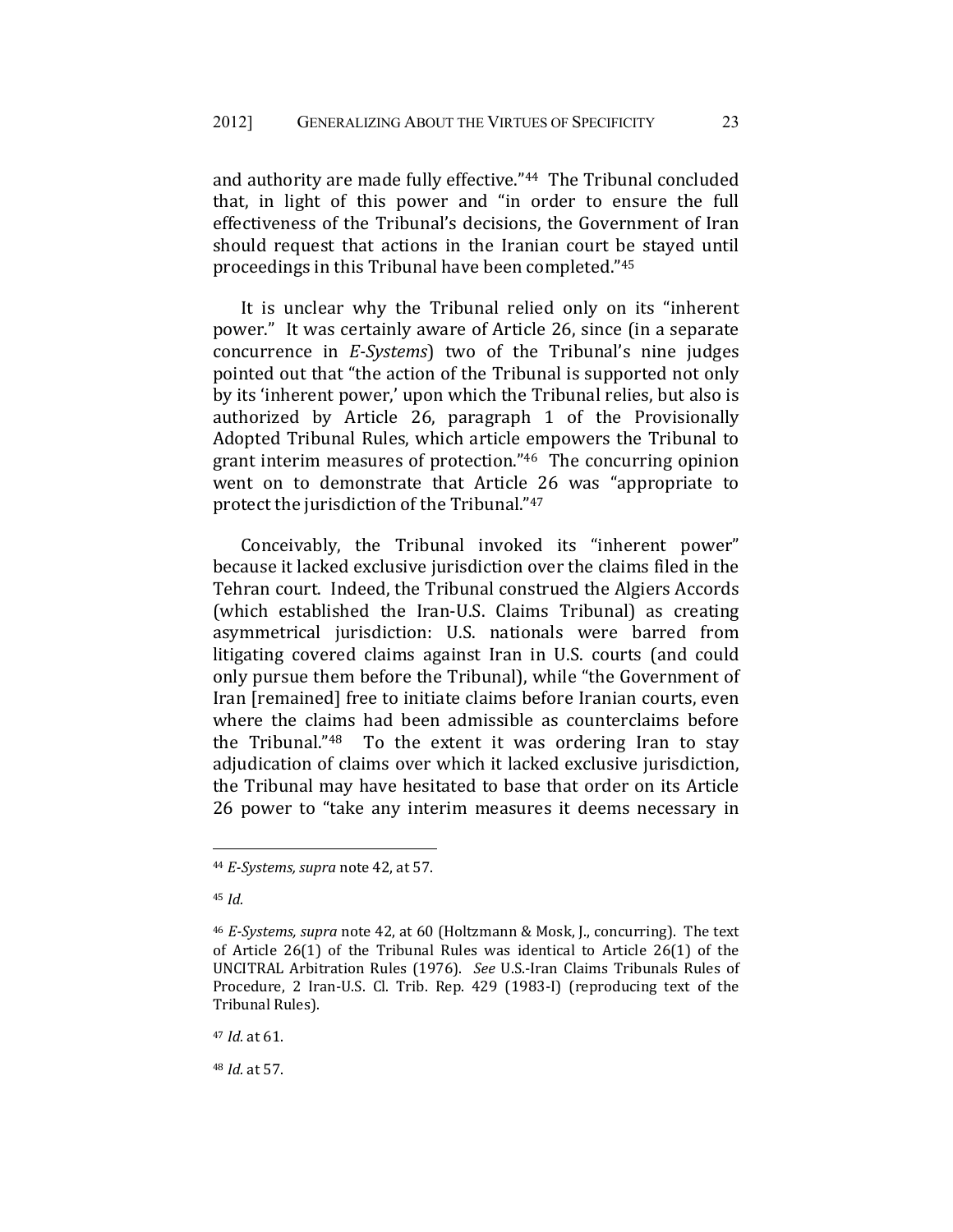respect of the subject matter of the dispute" – construing the "dispute" as the contested claims actually pending before it. $49$ 

It seems also likely, however, that the Tribunal invoked its "inherent power" to sidestep a disagreement over the scope of Article 26. Iran took the view that, notwithstanding the broad language at the beginning of Article 26 (authorizing the tribunal to "take any interim measure it deems necessary"), a measure ordering a party to stay parallel court proceedings "falls outside the scope of the discretion to take interim measures."50 As one of the Iranian arbitrators explained (adopting this view), because Article 26's text went on to specify that this general authority to take interim measures "includ[es] measures for the conservation of the goods forming the subject matter of the dispute," the Tribunal's interim measures authority was focused on "cases where urgent proceedings are necessary for the sake of conserving the goods in dispute."51

This reading of Article 26 seems more restrictive than its wording requires; the text appears to refer to preservation of goods only to illustrate ("including measures …"), not to limit, the relief that can be granted.52 But rather than object to this narrow reading of Article 26, the Tribunal simply noted that its "inherent power is in no way *restricted* by the language of Article 26 of the Tribunal Rules."53 The Tribunal's reluctance to read Article 26 more broadly was cited during the Working Group's revision of the Model Law as one justification for providing more explicit guidance to tribunals in this area.54

1

<sup>53</sup> *RCA GlobComm, supra* note 43, at 7 (emphasis added).

54 As previously noted, *supra* note 46, Judge Holtzmann co-authored the concurrence to the Interim Award in *E-Systems Inc.*, pointing out that the

<sup>49</sup> UNCITRAL, Arbitration Rules, art. 26(1) (1976).

<sup>50</sup> *See, e.g., RCA GlobComm, supra* note 43, at 7.

<sup>51</sup> RCA Global Communications Inc. et al. v. The Islamic Republic of Iran et al*,* 5 Iran-U.S. Cl. Trib. Rep. 121, 128 (Case No. 160) (1984) (dissenting opinion of Judge Kashani).

<sup>52</sup> *See, e.g.,* Pieter Sanders, *Commentary on UNCITRAL Arbitration Rules*, 2 Y.B. COMM. ARB. 172, 195 (1977) (stating that references in Article 26 to the sale of perishable goods or deposit of goods "are merely examples, many others could be given of where an interim measure might be appropriate"). Professor Sanders, of course, played a pivotal role in drafting the 1976 Rules.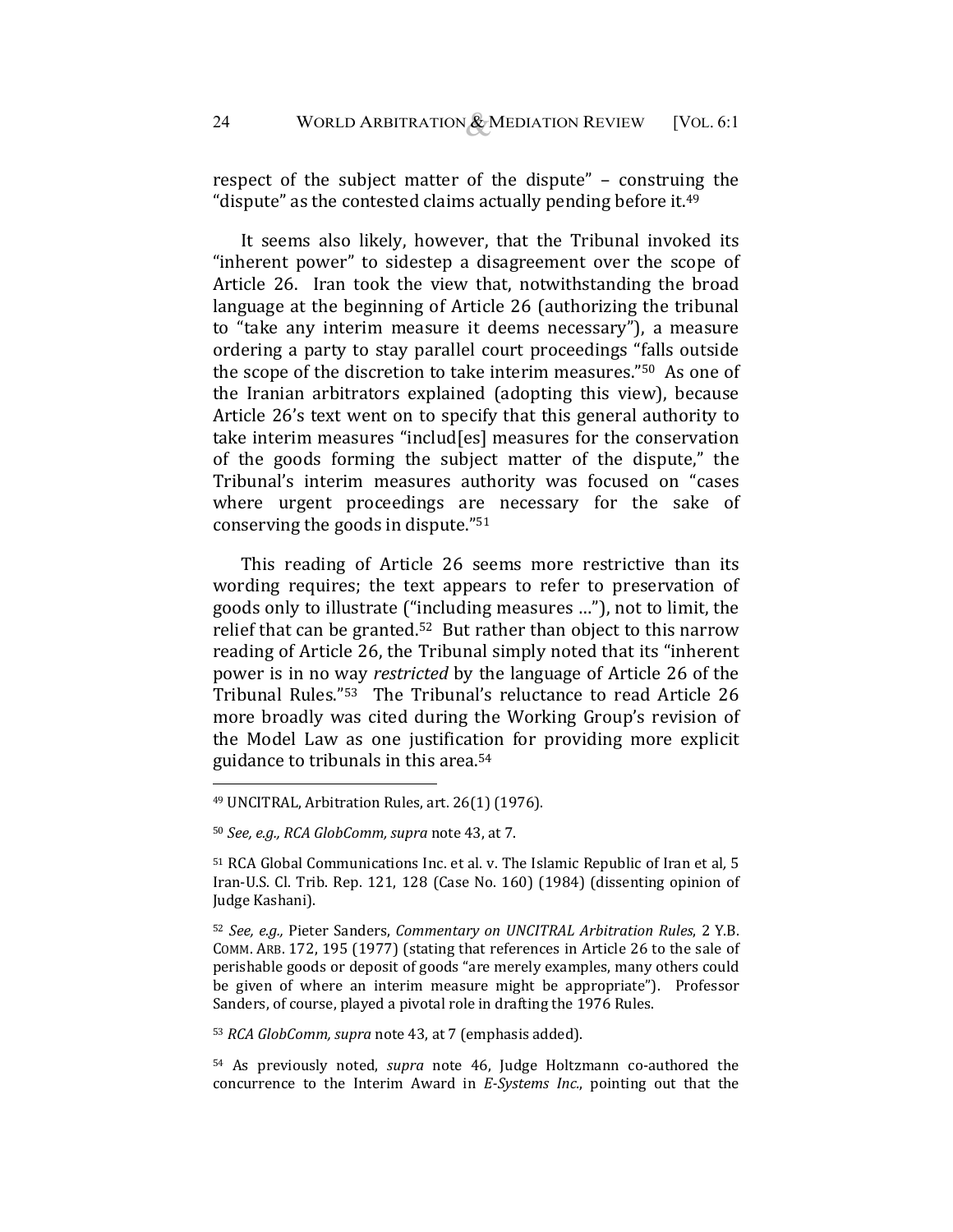In a second category of interim measures cases at the Iran-U.S. Claims Tribunal, parties sought relief related to the goods at issue in the dispute rather than to potential interference from parallel proceedings. In *United Technologies Int'l Inc. v. Islamic Republic of Iran et al.*, 55 for example, the claimant held certain repaired helicopter parts belonging to Iran but the parties disputed whether it was contractually required to deliver these to Iran (and whether U.S. military regulations, which prohibited their export, excused any such duty). In the meantime, the parts were kept at the claimant's expense in an air conditioned U.S. warehouse but were nonetheless deteriorating. The claimant therefore sought an interim measure directing either that the parts be sold while they still retained value or that the respondent pay for continued storage.

In evaluating whether it could issue such an order under Article 26 of the Rules, the Tribunal noted that "[t]he circumstances in which interim measures can be granted have been clearly stated in several decisions of the International Court of Justice."56 From that jurisprudence, the Tribunal extracted two principles deemed relevant to the case at hand: that "the object of interim protection is 'to preserve the respective rights of the Parties pending the decision of the Court,"<sup>57</sup> and that "the violation of a right must cause 'irreparable prejudice' to justify the granting of interim measures."58 The Tribunal formulated its decision according to these factors, *i.e.*, the interim measure's permissible objective (preserving the *status quo*) and the

55 13 Iran-U.S. Cl. Trib. Rep. 254, Decision No. DEC 53-114-3 (1986).

<sup>56</sup> *Id.* ¶ 18.

1

<sup>57</sup> *Id.* (quoting from Anglo Iranian Oil Co. Case (United Kingdom v. Iran), 1951 I.C.J. 89, 93).

<sup>58</sup> *Id.* (citing *Anglo Iranian Oil Co.* and other I.C.J. decisions).

Tribunal could have relied upon Article 26 in ordering Iran to seek a stay of parallel proceedings in Iranian court. Judge Holtzmann was a member of the U.S. delegation to UNCITRAL during its original drafting of the 1976 Rules and of the delegation to Working Group II during amendment of the Model Law (2006) and revision of the Rules (2010). However, the author recalls that it was not Judge Holtzmann but a member of another delegation who, during the Working Group session, invoked both the Tribunal's flawed decision in *E-Systems* and Judge Holtzmann's persuasive concurrence in the same case as reasons to establish tribunals' interim measures authority in greater detail.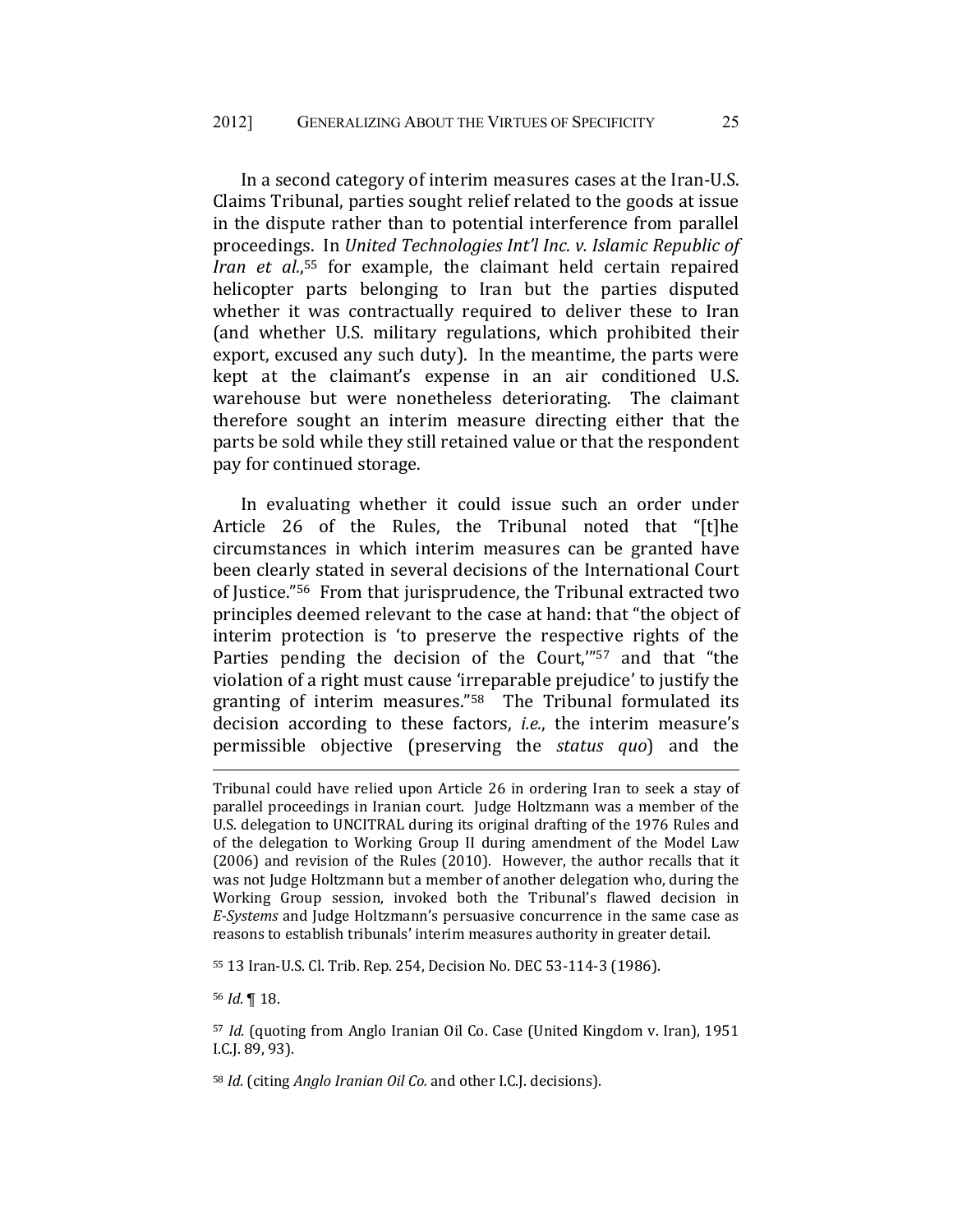condition for granting it (avoiding irreparable prejudice). Of course, neither of these factors was mentioned in Article 26 of the Rules.

Applying these standards, the Tribunal rejected the request for interim relief. It implicitly found that ordering sale of the parts would conflict with preservation of the parties' respective rights (*i.e.*, the *status quo*) since the respondent owned the parts and sought, *inter alia*, an award for their delivery.59 On the other hand, ordering the respondent to pay for continued storage was unnecessary to avoid irreparable prejudice; any award the Tribunal might finally make for storage costs could be satisfied by the Security Account that Iran funded under the terms of the Algiers Accords.60

Similarly, in *Behring Int'l Inc. v. Islamic Republic Iranian Air*  Force et al.,<sup>61</sup> the Tribunal again invoked "irreparable prejudice" as a condition for granting interim measures under Article 26 and again explored relevant international precedents establishing this concept. It concluded that the term's meaning "in international law arguably is broader than the Anglo-American law concept of irreparable injury."62 Based on that understanding, the Tribunal ordered the claimant to move the respondent's property "from its present location … in order to prevent unnecessary damage and/or deterioration."63 It also ordered an appointed expert to inventory the goods and confirm their condition, believing that this could "define and confine the dispute" and thus serve another permissible objective of provisional measures, namely, preventing "any action which might 'aggravate or extend' the dispute submitted to the Court."64

1

<sup>63</sup> *Id.* at 276.

<sup>59</sup> *Id.* ¶¶ 19-23.

<sup>60</sup> *Id.* ¶¶ 24-26.

<sup>61 8</sup> Iran-U.S. Cl. Trib. Rep. 238, Award No. ITM/ITL 52-382-3 (1985).

<sup>62</sup> *Id.* at 276 n. 50.

<sup>64</sup> *Id.* at 277 n.52 (citations omitted).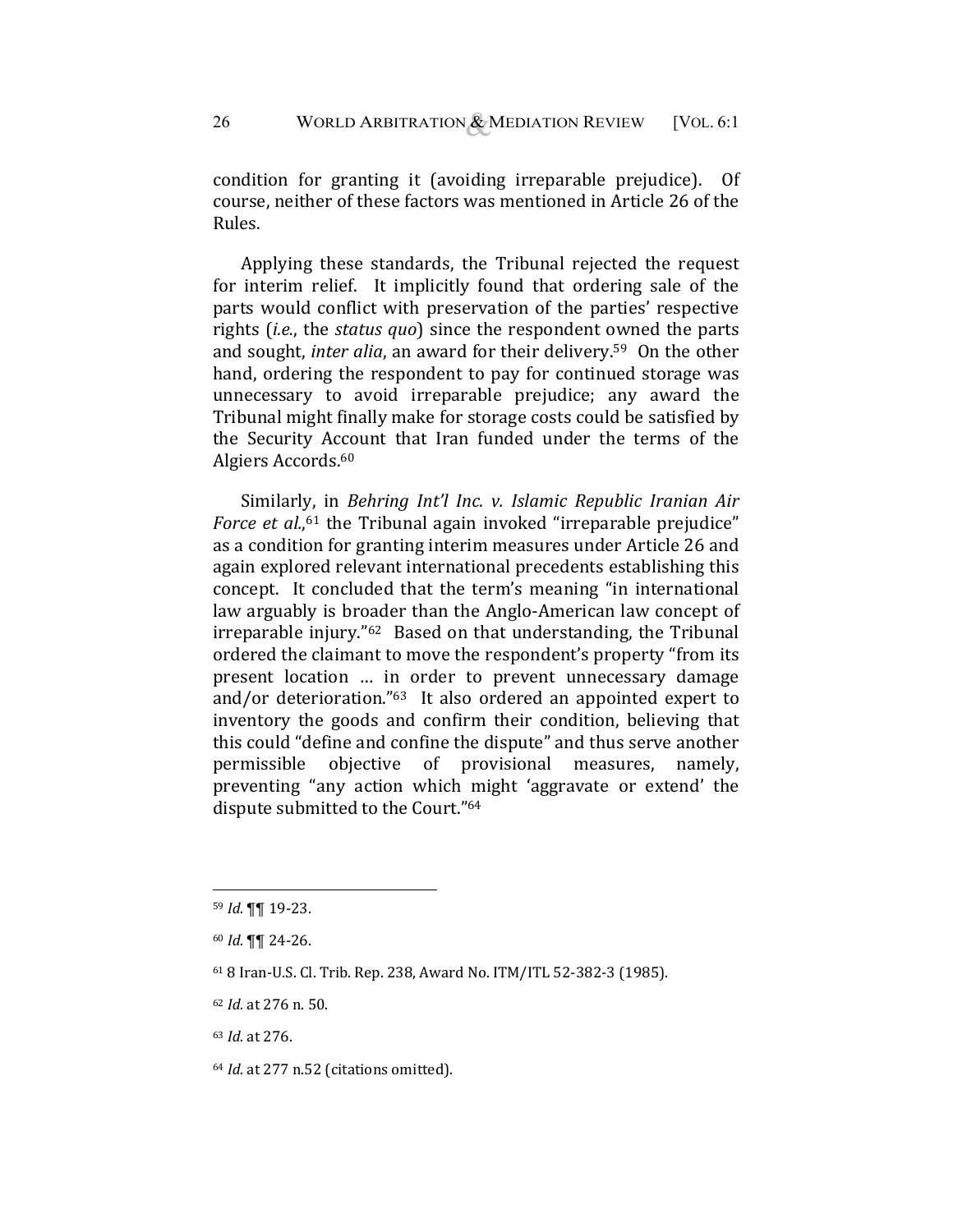In other cases, the Iran-U.S. Claims Tribunal imposed conditions for granting an interim measure under Article 26 without invoking international jurisprudence as a basis for doing so. Thus, for example, in *Boeing Co. v. Iran*, the Tribunal rejected Iran's request for an order to stay execution of a U.S. court judgment against it simply on the ground that such a measure was "not necessary either to protect a party from irreparable harm or to avoid prejudice to the jurisdiction of this Tribunal."<sup>65</sup> The Tribunal subsequently applied these same *Boeing* factors in evaluating other types of interim measure requests, including for the protection of goods.<sup>66</sup>

In cases like *United Technologies, Behring Int'l*, and *Boeing*, the Iran-U.S. Claims Tribunal did not explain why it superimposed objectives and conditions on Article 26's broad grant of authority, so we are left to speculate. One plausible reason is that it may otherwise be discomfiting to order a party to take action with potentially lasting consequences (which is often the case for interim measures), purely as an exercise of discretionary authority. Thus, arbitrators may hesitate to order such actions solely on the basis that they are deemed "necessary in respect of the subject-matter of the dispute" (the lone condition imposed by the 1976 Rules and the 1985 Model Law). Relying only on that justification may foster contentions that the discretion has been inconsistently – or even arbitrarily – exercised. Justifying a measure, instead, by reference to objectives and conditions – particularly ones applied by similarly situated tribunals – may preempt such allegations. In short, while UNCITRAL's broad, original language on interim measures ostensibly exalts arbitrators' authority, a more structured set of interim measures requirements may better serve their interests.

<sup>65 5</sup> Iran-U.S. Cl. Trib. Rep. 152, 154, Award No. ITM/ITL 34-222-1 (1984).

<sup>66</sup> *See, e.g.,* Islamic Republic of Iran v. United States of America, 22 Iran-U.S. Cl. Trib. Rep. 105, 108, Decision No. DEC 85-B1-FT (1989) (declining to stay the United States' proposed sale of military equipment for which the U.S. is to compensate Iran); Islamic Republic of Iran v. United States of America, 33 Iran-U.S. C. Trib. Rep. 362, 364, Decision No. DEC 129-A4/A7/A15(I:F and III)-FT (1997) (declining to order the U.S. to cease the leasing of Iran's diplomatic and consular properties).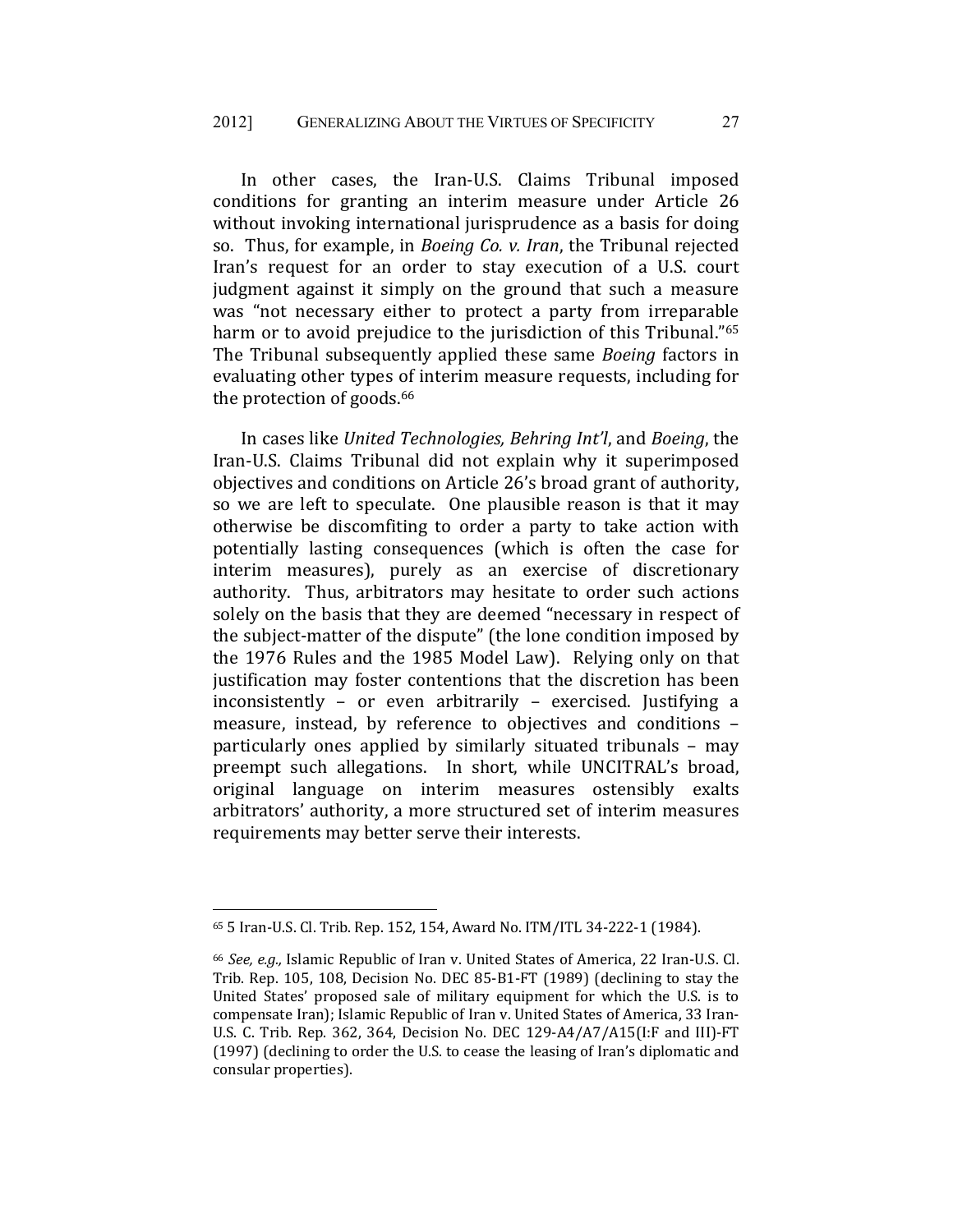It is also likely that the Iran-U.S. Tribunal's reluctance to invoke its full interim measures authority reflected the waning influence of an era when many jurisdictions allowed only courts to grant such relief. "Historically, national law not infrequently denied arbitrators the power to order interim measures."67 By the time the Iran-U.S. Claims Tribunal was established, such proscriptions were gradually falling away. But, given this legal landscape, one can imagine that arbitrators may have exercised their authority cautiously, particularly since (i) their power to issue interim measures had (in many jurisdictions) only recently been established, (ii) its scope was broadly drawn but ill-defined, and (iii) any party ordered to take provisional action might challenge the tribunal's authority to do so. In fact, especially in the early days of the Iran-U.S. Claims Tribunal, there was relatively little experience issuing provisional measures in international arbitration – even under other sets of arbitration rules. $68$ 

To some extent, then, the Iran-U.S. Tribunal decisions do support the U.N. Secretary General's hypothesis that "the effective and efficient functioning of international commercial arbitration" might be "hinder[ed] by the lack of clear guidance"69 on interim measures in the UNCITRAL Model Law (and, by extension, in the UNCITRAL Rules). But at least that Tribunal demonstrated that it could supply such guidance when it was missing from the Rules – it simply borrowed (either expressly or implicitly) the jurisprudence of other fora, such as the International Court of Justice. Of course, the Iran-U.S. Claims Tribunal numbered among its early presidents and chamber chairmen such senior legal

<sup>67</sup> GARY BORN, *supra* note 3, at 1949-50 n.37 (noting that such major European jurisdictions as Switzerland, Italy, Spain, Germany, Austria and Greece have barred arbitrators from issuing interim measures; the rule still prevails in Italy and was abandoned in Austria only in 2006, and in Switzerland and Germany in 1987 and 1988, respectively).

<sup>68</sup> *See, e.g.,* ERIC SCHWARTZ, *The Practices and Experience of the ICC Court*, *in* ICC, CONSERVATORY AND PROVISIONAL MEASURES IN INTERNATIONAL ARBITRATION 45, 47 (1993) (noting that only 25 ICC cases had addressed the subject of provisional measures in the previous 15 years).

<sup>69</sup> The Secretary General, *Possible Uniform Rules on Certain Issues Concerning Settlement of Commercial Disputes: Conciliation, Interim Measures of Protection, written form for Arbitration Agreement*, ¶ 104, U.N. Doc. A/CN.9/WG.II/WP.108 (2000).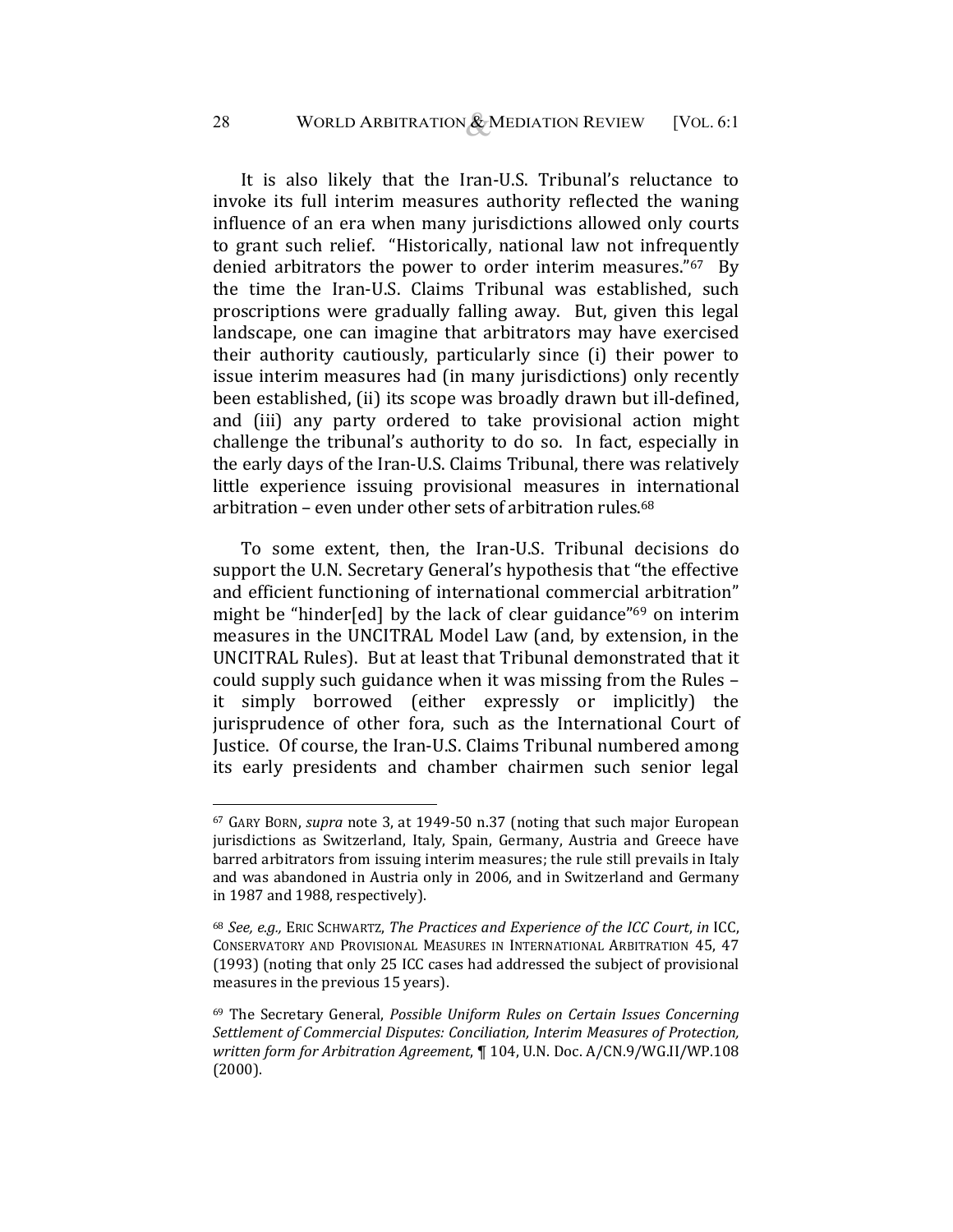figures as Gunnar Lagergren, Karl-Heinz Böckstiegel, Robert Briner, Michel Virally, Pierre Bellet and Nils Mangård. Less experienced jurists – and the Model Law and Arbitration Rules were also drafted with them in mind<sup>70</sup> – might lack either the instinct or the confidence to supplement the Rules in the same way.

Not surprisingly, when the UNCITRAL Working Group substantially amended Article 17 in the 2006 Model Law, the supplemental guidance that it added included the same factors embraced by the Iran-U.S. Claims Tribunal. Thus, for example, the revised Article 17 now enumerates permissible objectives for interim measures: any measure must direct a party either to:

> (a) Maintain or restore the status quo pending determination of the dispute, (b) Take action that would prevent or refrain from taking action that is likely to cause current or imminent harm or prejudice to the arbitral process itself, (c) Provide a means of preserving assets out of which a subsequent award may be satisfied, [or] (d) Preserve evidence that may be relevant and material to the resolution of the dispute.

Similarly, Article 17A requires that, before issuing any provisional order, the tribunal must be satisfied that (a) harm not adequately reparable by an award of damages is likely to result if the measure is not ordered, (b) such harm substantially outweighs the harm that is likely to result to the party against whom the measure is directed if the measure is granted, and (c) there is a reasonable possibility that the requesting party will succeed on the merits of its claim.71

<sup>70</sup> *See, e.g.,* UNCITRAL, *Report of the Working Group II on the work of its 41st session*, ¶ 42, UN Doc A/CN.9/569 (Vienna, 13-17 September 2004) ("Concern was expressed that requiring arbitrators to apply standards such as 'substantial likelihood' and 'reasonable basis for concern' might … not offer the simple guidance called for, in particular *by less experienced arbitrators*") (emphasis added); *Report of the Working Group II on the work of its 50th session*, ¶ 88, UN Doc A/CN.9/669 (New York, 9-13 February 2009) (noting that the purpose of revising Article 26 of the UNCITRAL Rules concerning interim measures was to provide "necessary guidance and legal certainty to the arbitrators and the parties" and that this "was particularly important in respect of *many legal systems, which were unfamiliar with the use of interim measures in international arbitration*") (emphasis added).

<sup>71</sup> UNCITRAL Model Law on Commercial Arbitration, art. 17A (2006).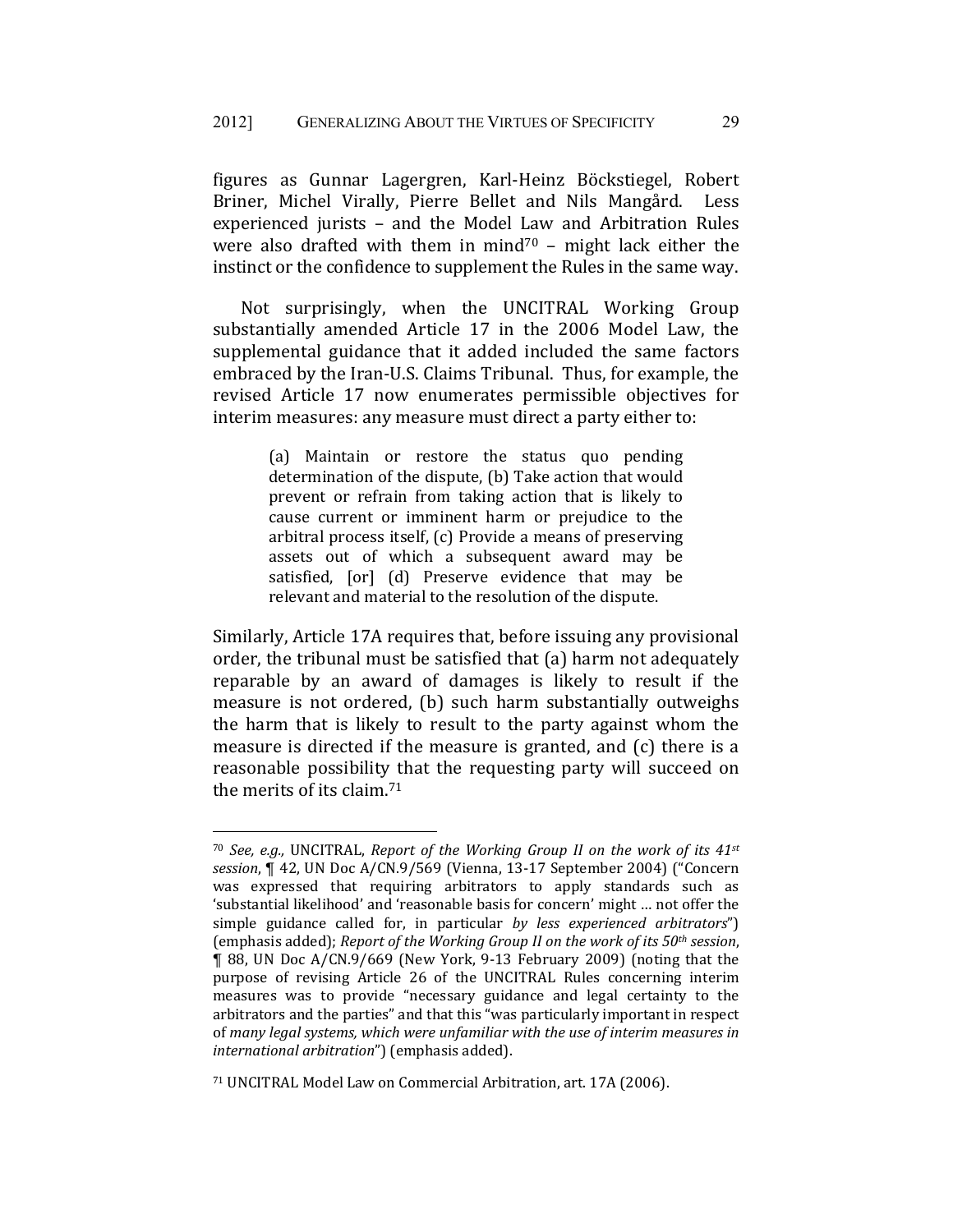Will this more detailed language result in more effective deployment of interim measures? Practitioners' assessments have thus far been mixed, though also limited.72 Gary Born, for one, questions the need for more prescriptive language, believing that UNCITRAL's former, general wording "[did] not purport to leave provisional measures entirely to the arbitrators' unguided discretion" and should rather "be understood as contemplating that arbitral tribunals will formulate and apply legal standards specifying when provisional measures will be granted."73 This, of course, presumes that arbitrators invariably take the initiative to "formulate and apply" such legal standards. Perhaps, that is a valid assumption, but UNCITRAL delegates were obviously less sanguine on this point. Indeed, there is really no empirical basis for concluding one way or the other. That is because most proceedings governed by either the 1976 Rules or the 1985 Model Law are commercial arbitrations whose procedural records remain confidential. Moreover, UNCITRAL delegates recognized that even those arbitrators likely to supplement (rather than shrink from) the original Rules' lack of guidance might still hesitate (as even the Iran-U.S. Claims Tribunal hesitated – *viz.* the decision in *E-Systems*) to exploit their interim measures authority fully.

<sup>72</sup> *Compare* Georgios Petrochilos, *Interim Measures Under the Revised UNCITRAL Arbitration Rules*, 28 ASA BULL. 878 (2010) (noting that the further guidance on such matters as the circumstances in which interim measures may be granted "is perhaps particularly useful in the context of *ad hoc* proceedings"), *with* GARY BORN, *supra* note 3, 1979-80 n.187 (criticizing the substance of the Model Law's more detailed language as "lacking in many respects" and criticizing the inclusion of any such language as "affirmatively damaging because it threatens this ongoing development of international standards, tailored to the needs of particular cases") *and* Tómas Kennedy-Grant, *Promised Land or Fire Swamp? Interim Measures – The New Zealand Revolution* 24-25 (paper presented at the Second New Zealand Arbitration Day 2007), available at http://www. kennedygrant.com/docs/ Fire%20Swamp.pdf (asserting that the 2006 Model Law provisions, which New Zealand adopted into its own Arbitration Act, are "revolutionary" because they "considerably wide[n] the powers of arbitral tribunals" while "affect[ing] the powers of courts to grant interim measures" and thus "create opportunity and carry risk").

<sup>73</sup> GARY BORN, *supra* note 3, at 1980 (commenting only on the revision of the 2006 Model Law; the revised UNCITRAL Rules had not yet been promulgated at the time Mr. Born's treatise was published).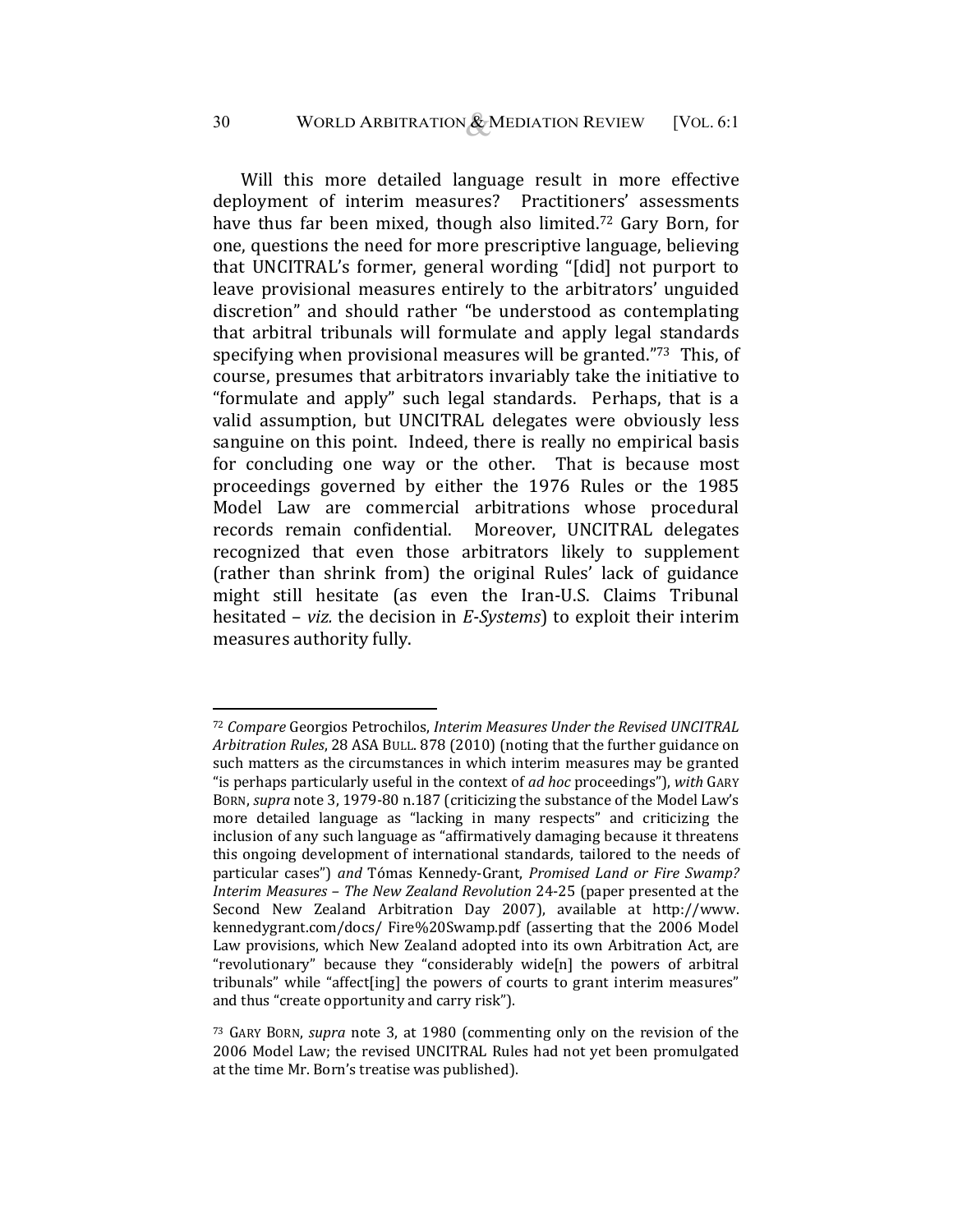Now that the revised Model Law and Rules have been in effect for some time, one would hope to cite some evidence of the new regime's effect, but unfortunately this has not yet emerged in the public domain. UNCITRAL's digest of national court decisions in its CLOUT74 system does not yet reflect any cases involving Article 17 of the 2006 Model Law. Nor is the author aware of any published decisions by tribunals acting under the 2010 UNCITRAL Rules that have applied the new provisions of Article 17 and 17A through 17G. However, one recent decision by a tribunal operating under the 1976 Rules indirectly confirms the possible utility of the new interim measures language.

In *Sergei Paushok et al. v. Mongolia*, 75 the claimants initiated an UNCITRAL arbitration on the basis that Mongolia's new windfall profits tax on gold mining violated the country's bilateral investment treaty with the Russian Federation. The claimants also sought an interim measure ordering Mongolia, *inter alia*, to suspend enforcement of the new tax. In seeking to resolve that request under the broad language of the 1976 UNCITRAL Rules, the tribunal declared that "[i]t is internationally recognized that five standards have to be met before a tribunal will issue an order in support of interim measures" and identified these standards as: "(1) prima facie jurisdiction, (2) prima facie establishment of the case, (3) urgency, (4) imminent danger of serious prejudice (necessity), and (5) proportionality."76 No authority was cited for these "internationally recognized … standards," but in fact each of them (save for "urgency") corresponded to conditions that the Working Group was at that time inserting into what would become the revised UNCITRAL Rules. The tribunal's analysis of these factors led it to grant the interim measure. It is doubtful whether any tribunal would have ordered suspension of a sovereign's tax collections (a serious step by any reckoning) simply on the basis that it was "necessary in relation to the subject-matter of the dispute."

<sup>74</sup> Case Law on UNCITRAL Texts-CLOUT, *available at* http://www.uncitral.org/ uncitral/en/case\_ law.html.

<sup>75</sup> UNCITRAL, Order on Interim Measures, 2, 2008, *available at* http://italaw. com/documents/ Paushok-Interim.pdf .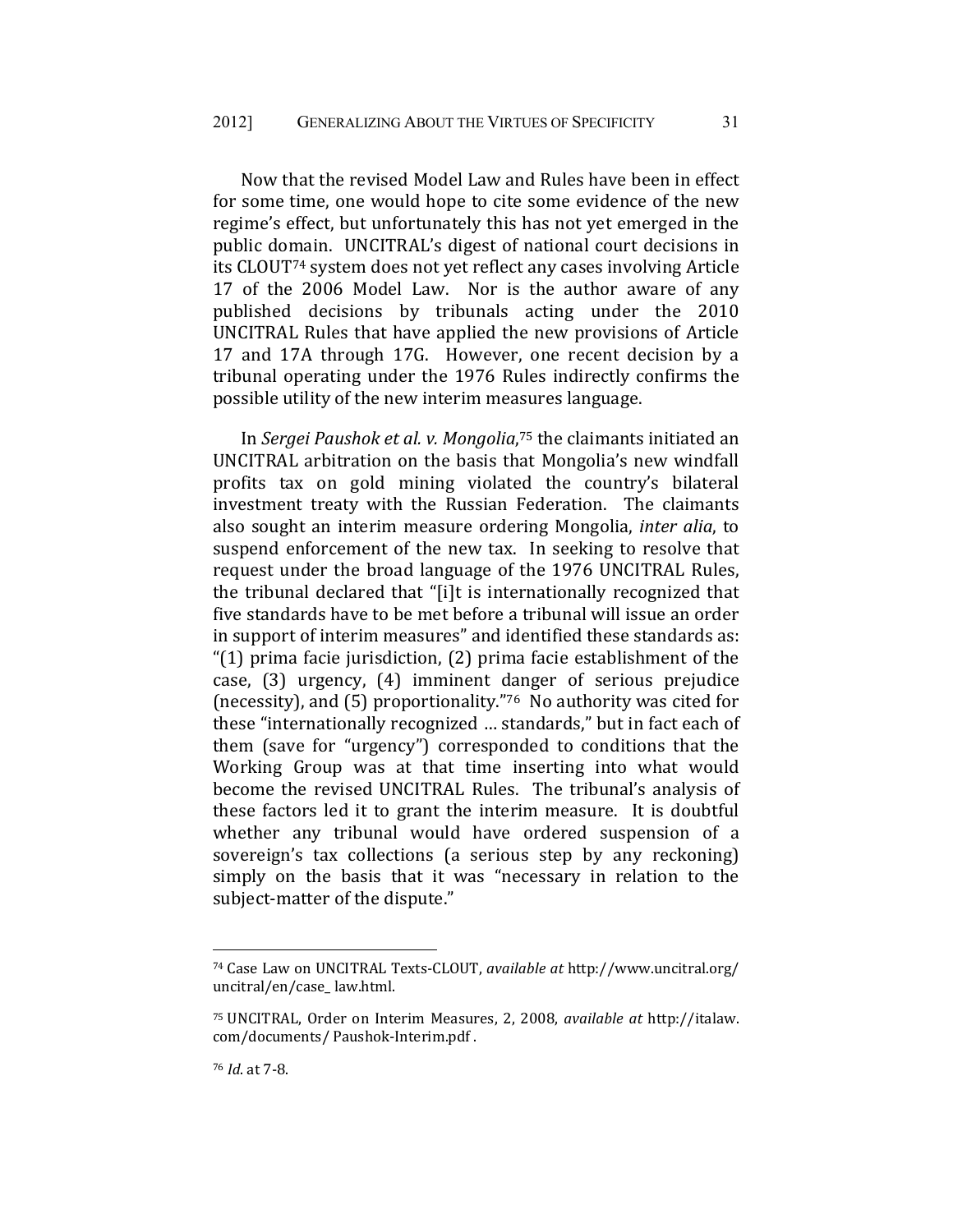The first two of the tribunal's "standards" (*prima facie*  jurisdiction and "establishment of the case") are now encompassed by Article 26(3)(b) of the 2010 Rules ("a reasonable possibility that the requesting party will succeed on the merits"). The tribunal cited these factors in deciding that the claimant's alleged failure to comply with the treaty's six-month amicable settlement period need not bar interim relief. Reminding the parties that it would finally decide this compliance issue only when it ruled definitively on jurisdiction, the tribunal nonetheless noted that similar waiting periods had been found not to bar provisional measures jurisdiction where, for example, further negotiation efforts "were clearly futile" and where the claimant's claims otherwise appeared to meet a BIT's jurisdictional requirements.

As for the last two "standards" invoked by the *Paushok* tribunal ("irreparable prejudice" and "proportionality"), these largely correspond to conditions imposed by Article 26(3)(a) of the 2010 Rules.77 They proved relevant to Mongolia's objection that interim measures were unavailable if the underlying claim was for monetary relief. Pointing to the Iran-U.S. Claims Tribunal's determination in *Behring Int'l*78 that "irreparable prejudice in international law arguably is broader than the Anglo-American concept of irreparable injury" and noting also that Article 17A of the 2006 Model Law avoids the term "irreparable harm" (referring instead to "[h]arm not adequately reparable by an award of damages"), the *Paushok* tribunal concluded that the UNCITRAL Rules did not limit interim relief to cases where the claimant sought specific performance.79

The tribunal thus found that the claimants faced "very substantial prejudice" because "[i]mmediate payment of the [windfall profits tax] allegedly owing to Mongolia would likely lead to the insolvency and bankruptcy of [the claimants' gold

 $77$  "Harm not adequately reparable by an award of damages is likely to result if the measure is not ordered, and such harm substantially outweighs the harm that is likely to result to the party against whom the measure is directed if the measure is granted."

<sup>78</sup> *See* text accompanying *supra* note 62*.* 

<sup>79</sup> *Paushok.* at 12-13.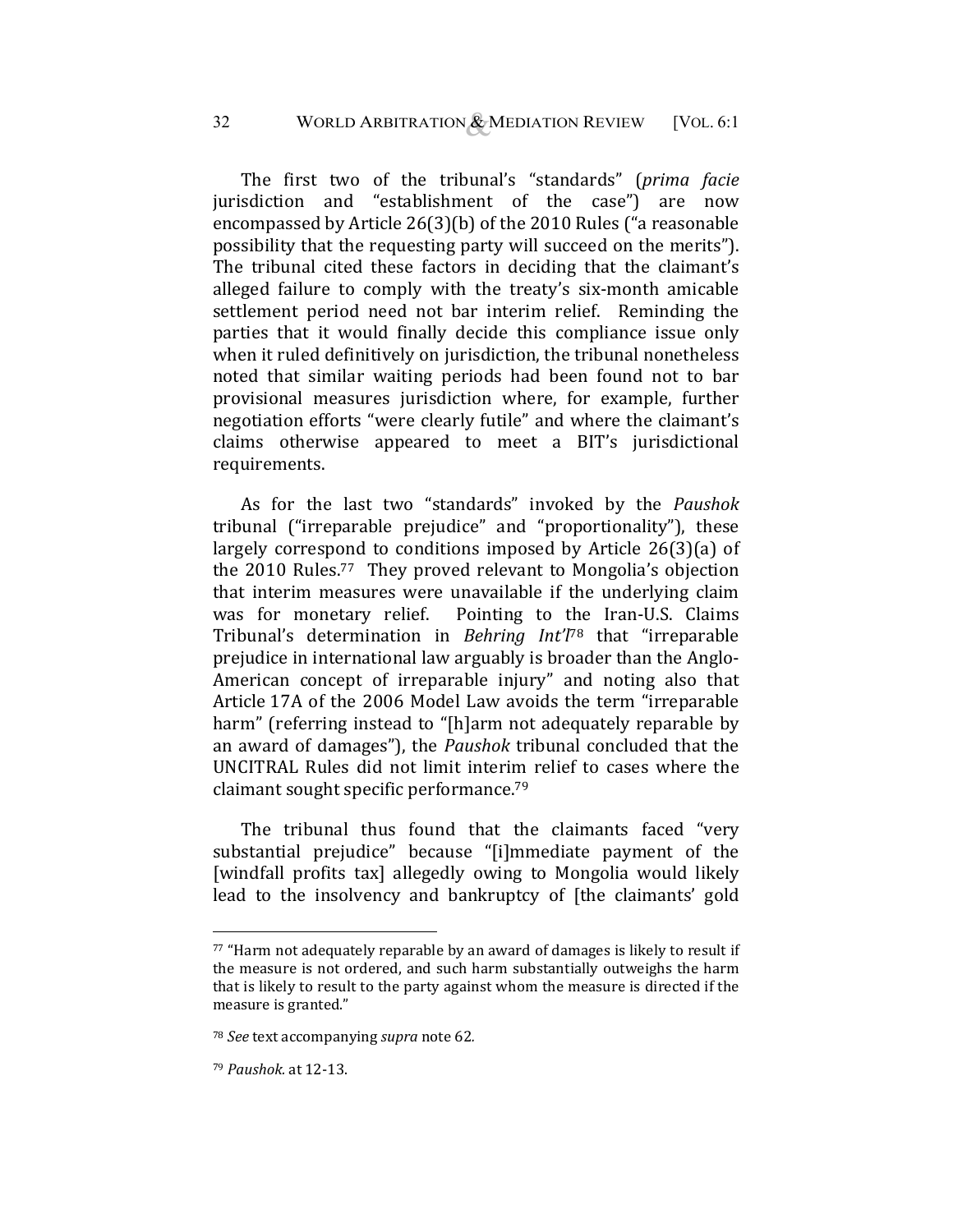mining concern] … and the complete loss of Claimants' investment in that company."80 This was not outweighed by potential harm to the respondent if enforcement of the tax were suspended, given (i) the government's admission that the new tax "was not achieving the objectives it had in mind when [the tax] was adopted," (ii) the fact that "a sudden collapse" of the claimant's gold mining concern would render the respondent "unable to realize a large share of the amount owing to it under the [new tax] Law," and (iii) the tribunal's ability to order claimant's posting of a substantial security amount.81

Given how readily the *Paushok* tribunal supplemented the Rules with five "internationally recognized" standards for granting interim measures, one might conclude that every tribunal could discern the same standards and that it was therefore unnecessary to revise the Rules to include them. On the other hand, the *Paushok* interim order benefited from vast arbitral experience: the tribunal comprised three senior arbitrators, including one former minister of justice, a former secretary-general of the ICC Court of Arbitration, and a prominent international law professor. So, one could just as readily conclude from *Paushok* that less seasoned arbitrators might hesitate to proclaim (without attribution!) "internationally recognized" standards. And, if so, perhaps the Rules *should* reflect the *Paushok*  tribunal's expertise so that all UNCITRAL arbitrators can exploit such guidance – including those having far less experience and facing decisions of far less public moment than the suspension of tax collections. That is the premise on which UNCITRAL revised the Rules (and one of the premises on which it previously revised the Model Law). We must wait to see whether the arbitral practice that emerges will confirm the wisdom of these new interim measures regimes.

<sup>80</sup> *Id.* at 14.

<sup>81</sup> *Id*. at 14-15.